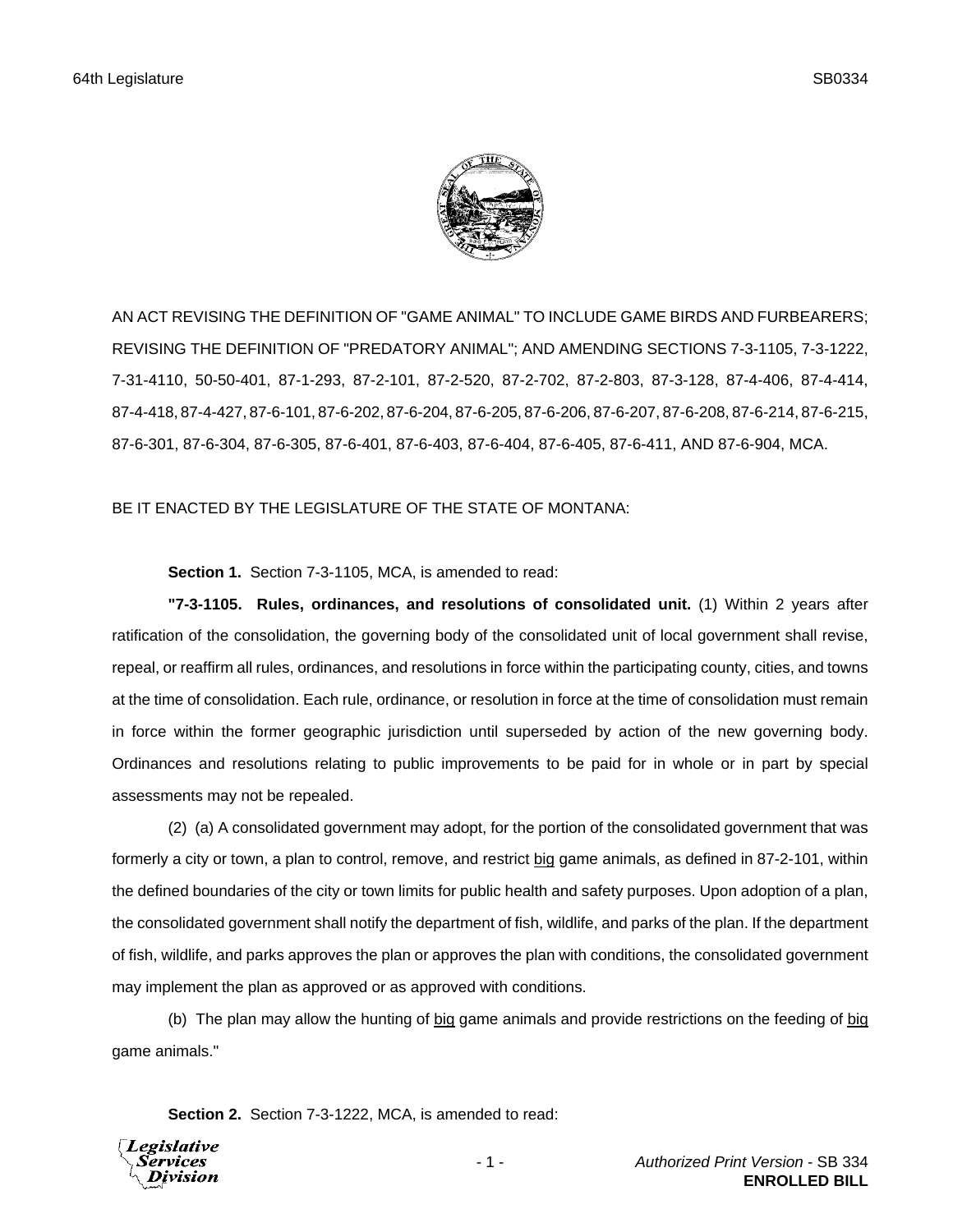**"7-3-1222. Procedure to enact ordinances and resolutions.** (1) Ordinances and resolutions must be introduced in the commission only in written or printed form. All ordinances or resolutions, except ordinances making appropriations, must be confined to one subject, which must be clearly expressed in the title, except as provided in 7-3-1226. Ordinances making appropriations must be confined to the subject of appropriations. An ordinance may not be passed until it has been read on 3 separate days, unless the requirement of reading on 3 separate days has been dispensed with by a vote of not less than two-thirds of the members of the commission. The final reading must be in full unless a written or printed copy of the measure has been furnished to each member of the commission prior to final reading.

(2) The enacting clause of all ordinances passed by the commission must be: "Be it ordained by the city and county of \_\_\_\_\_\_\_\_", and the enacting clause of all ordinances submitted by the initiative must be: "Be it ordained by the people of the city and county of \_\_\_\_\_\_\_".

(3) An ordinance, resolution, or section of an ordinance or resolution may not be revised or amended unless the new ordinance or resolution contains the entire ordinance, resolution, or section of the ordinance or resolution as revised or amended.

(4) Every ordinance or resolution, upon its final passage, must be recorded in a book kept for that purpose and must be authenticated by the signatures of the president and clerk. Within 10 days after its final passage, each ordinance or resolution must be published at least once in the manner that the commission may provide by ordinance.

(5) Initiated ordinances adopted by the electors must be published and may be amended or repealed by the commission, as in the case of other ordinances.

(6) (a) A consolidated government may adopt, for the portion of the consolidated government that was formerly a city or town, a plan to control, remove, and restrict big game animals, as defined in 87-2-101, within the boundaries that are within the city or town limits for public health and safety purposes. Upon adoption of a plan, the consolidated government shall notify the department of fish, wildlife, and parks of the plan. If the department of fish, wildlife, and parks approves the plan or approves the plan with conditions, the consolidated government may implement the plan as approved or as approved with conditions.

(b) The plan may allow the hunting of big game animals and provide restrictions on the feeding of big game animals."

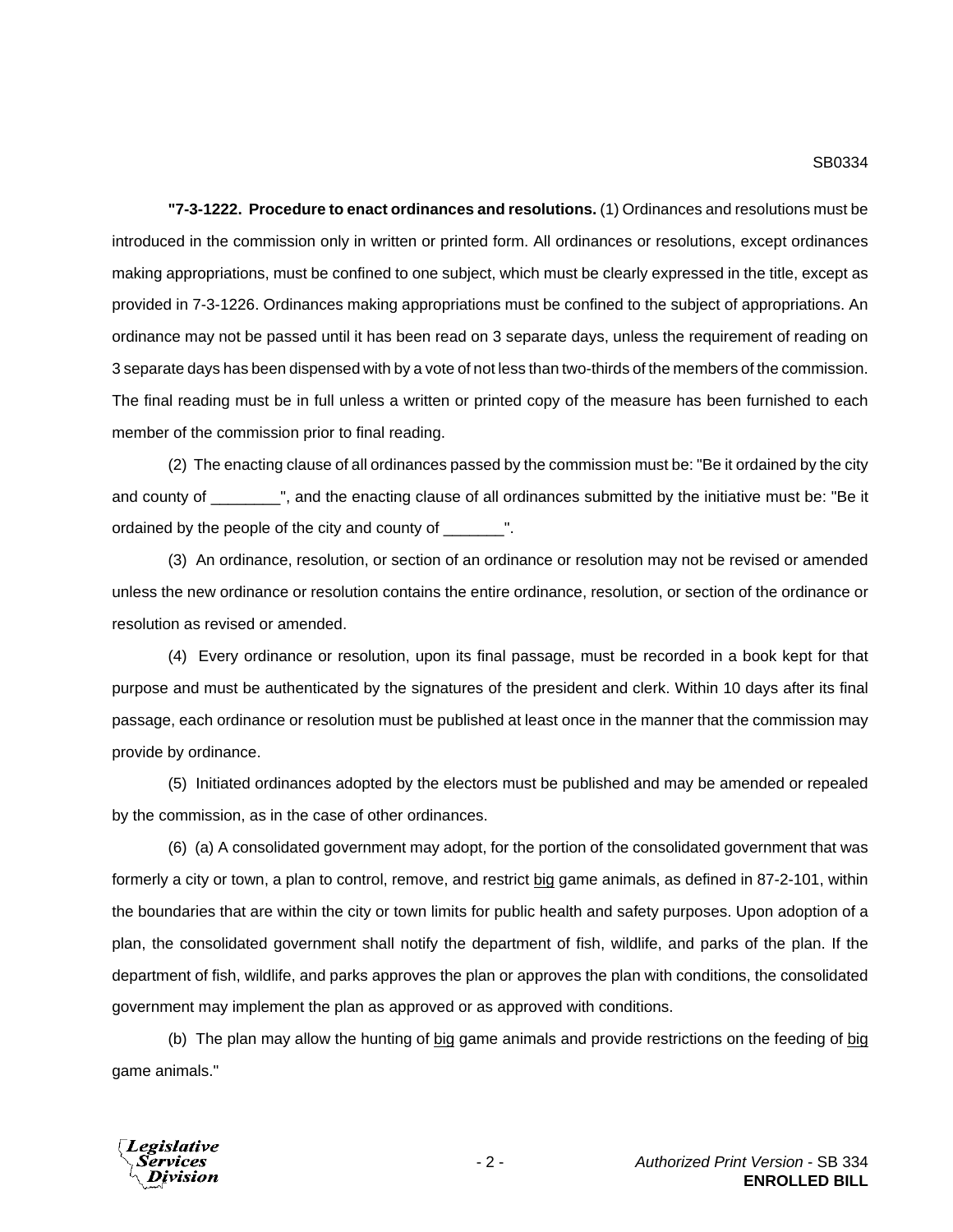**Section 3.** Section 7-31-4110, MCA, is amended to read:

**"7-31-4110. Restriction of wildlife.** (1) A city or town may adopt a plan to control, remove, and restrict big game animals, as defined in 87-2-101, within the boundaries of the city or town limits for public health and safety purposes. Upon adoption of a plan, the city or town shall notify the department of fish, wildlife, and parks of the plan. If the department of fish, wildlife, and parks approves the plan or approves the plan with conditions, the city or town may implement the plan as approved or as approved with conditions.

(2) The plan may allow the hunting of big game animals and provide restrictions on the feeding of big game animals."

**Section 4.** Section 50-50-401, MCA, is amended to read:

**"50-50-401. Tagging or declaration requirements for stored meat.** (1) The owner or operator of an establishment, as defined in this chapter, shall not receive the carcass of a big game animal, or game bird, or any quarter, half, or whole carcass of beef or veal unless:

(a) it is properly stamped or tagged; or

(b) a written declaration is filed by the owner stating how it was obtained, the date placed in the locker, and the weight and type of meat.

(2) A declaration made under subsection (1)(b) of this section shall be retained for 1 year and shall be open to inspection by employees of the department."

**Section 5.** Section 87-1-293, MCA, is amended to read:

**"87-1-293. (Temporary) Hunters against hunger -- findings -- optional donation -- rulemaking.** (1) The legislature finds that:

(a) hunters play a vital role in achieving population management objectives for big game animals;

(b) the donation of big game animals to charitable or nonprofit organizations for free distribution to people can help stop hunger; and

(c) hunters should have the option of donating \$1 or more above the purchase price for certain licenses toward a program that would process donated wild game and distribute the meat to those in need.

(2) A person who applies for or purchases a deer, antelope, elk, or wild buffalo license may donate \$1 or more in addition to the price of each license to the hunters against hunger program.

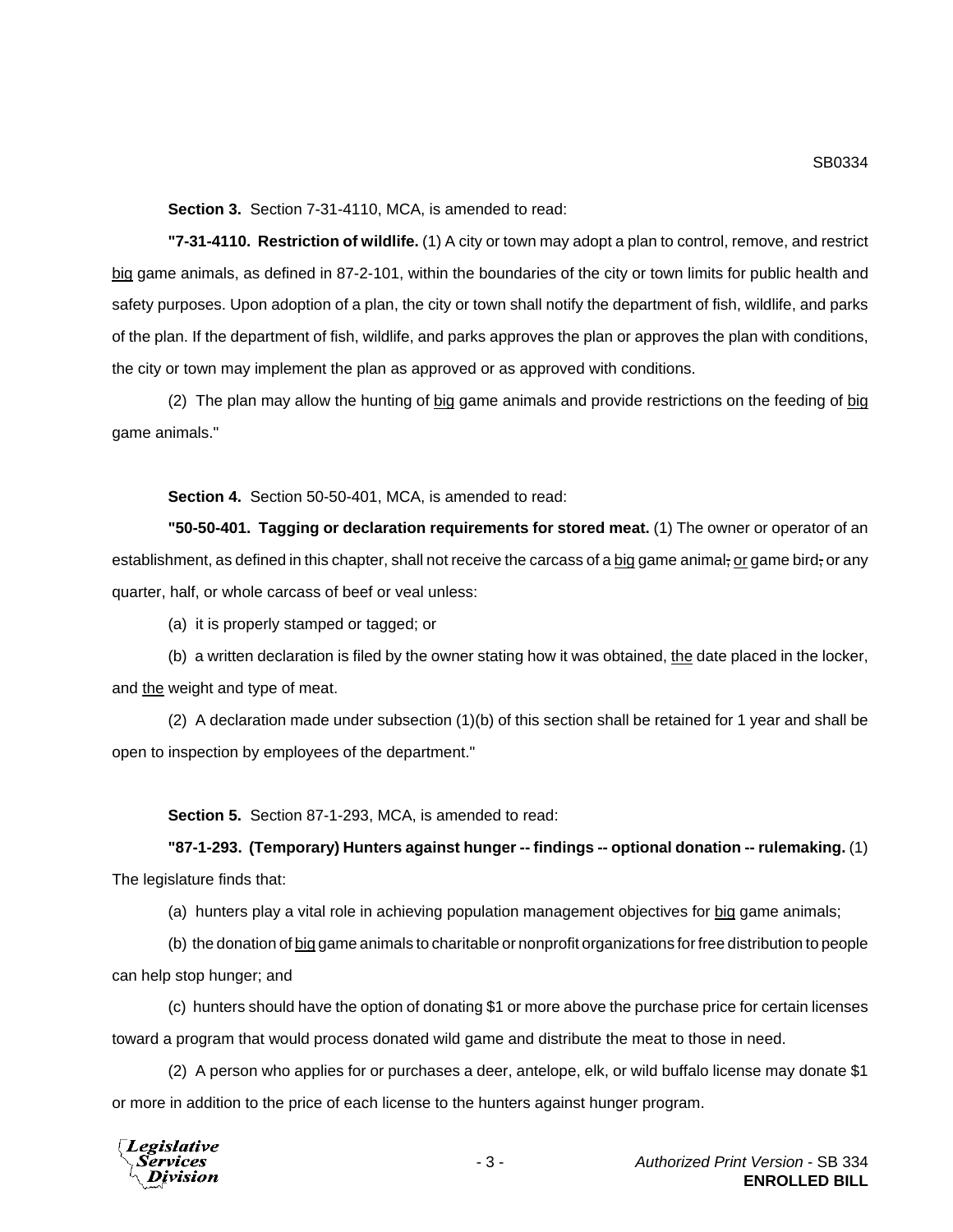(3) The department shall deposit donations received pursuant to this section into the hunters against hunger account established in 87-1-628.

(4) The department shall adopt rules to implement the provisions of this section, including:

(a) providing the forms necessary for the hunters against hunger donation option;

(b) regulating the payment of funds from the hunters against hunger account to a nonprofit organization exempt from taxation under 26 U.S.C. 501(c)(3) for the processing of donated or seized big game animals; and

(c) establishing guidelines for the donation of big game animals to a nonprofit organization exempt from taxation under 26 U.S.C. 501(c)(3) that is paid from the hunters against hunger account and for the donation of processed game meat to those in need.

(5) In this section, the definitions in 87-2-101 apply. (Terminates June 30, 2019--sec. 7, Ch. 83, L. 2013.)"

**Section 6.** Section 87-2-101, MCA, is amended to read:

**"87-2-101. Definitions.** As used in Title 87, chapter 3, and this chapter, unless the context clearly indicates otherwise, the following definitions apply:

(1) "Angling" or "fishing" means to take or the act of a person possessing any instrument, article, or substance for the purpose of taking fish in any location that a fish might inhabit.

(2) (a) "Bait" means any animal matter, vegetable matter, or natural or artificial scent placed in an area inhabited by wildlife for the purpose of attracting big game animals or game birds.

(b) The term does not include:

(i) decoys, silhouettes, or other replicas of wildlife body forms;

(ii) scents used only to mask human odor; or

(iii) types of scents that are approved by the commission for attracting big game animals or game birds.

(3) "Big game animal" means deer, elk, moose, antelope, caribou, mountain sheep, mountain goat, mountain lion, bear, and wild buffalo.

(3)(4) "Fur-bearing animals" means marten or sable, otter, muskrat, fisher, mink, bobcat, lynx, wolverine, northern swift fox, and beaver.

(4)(5) "Game animals" animal" means deer, elk, moose, antelope, caribou, mountain sheep, mountain goat, mountain lion, bear, and wild buffalo big game animals, upland game birds, migratory game birds, and

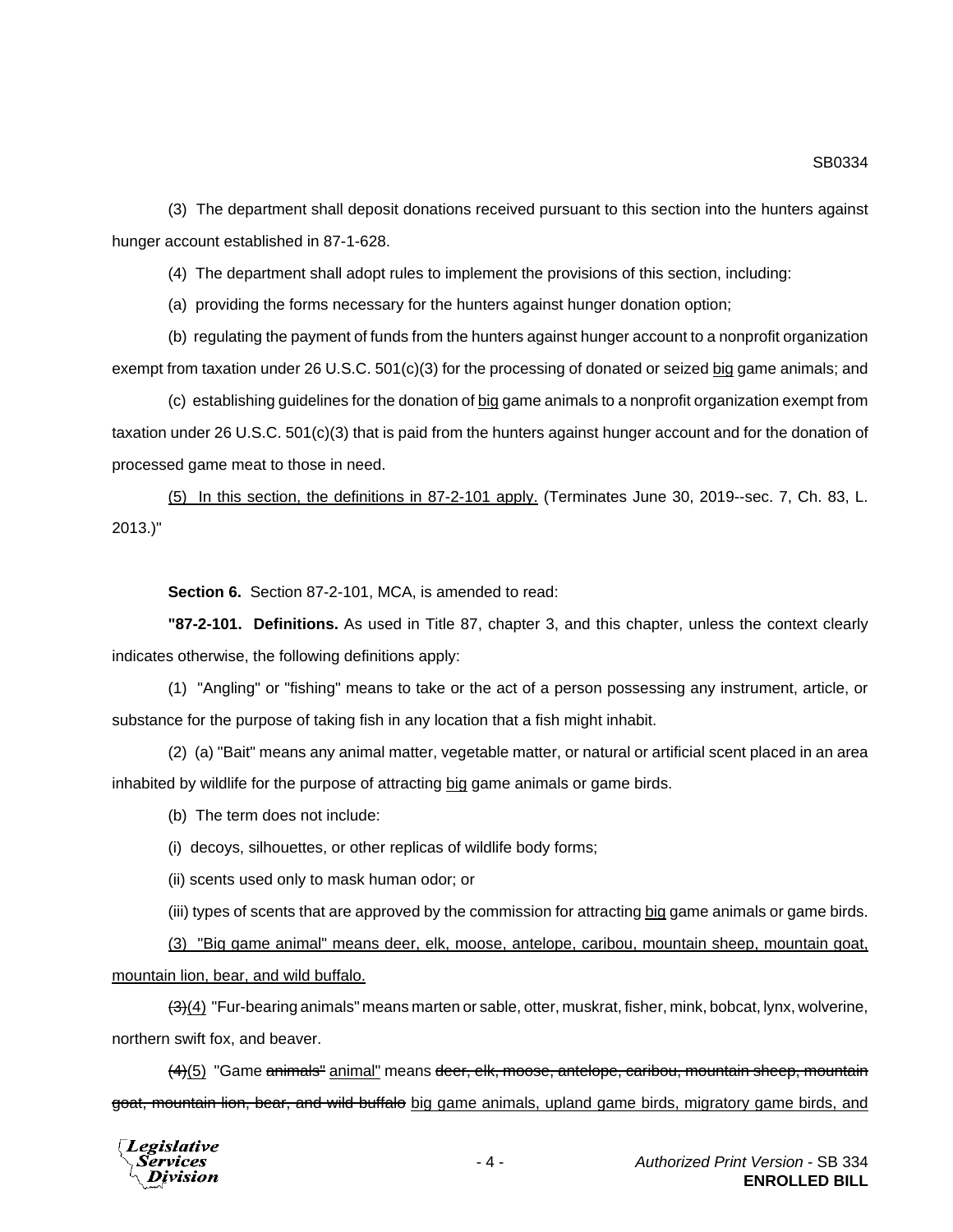fur-bearing animals.

(5)(6) "Game fish" means all species of the family Salmonidae (chars, trout, salmon, grayling, and whitefish); all species of the genus Sander (sandpike or sauger and walleyed pike or yellowpike perch); all species of the genus Esox (northern pike, pickerel, and muskellunge); all species of the genus Micropterus (bass); all species of the genus Polyodon (paddlefish); all species of the family Acipenseridae (sturgeon); all species of the genus Lota (burbot or ling); the species Perca flavescens (yellow perch); all species of the genus Pomoxis (crappie); and the species Ictalurus punctatus (channel catfish).

 $(6)$ (7) "Hunt" means to pursue, shoot, wound, kill, chase, lure, possess, or capture or the act of a person possessing a weapon, as defined in 45-2-101, or using a dog or a bird of prey for the purpose of shooting, wounding, killing, possessing, or capturing wildlife protected by the laws of this state in any location that wildlife may inhabit, whether or not the wildlife is then or subsequently taken. The term includes an attempt to take by any means, including but not limited to pursuing, shooting, wounding, killing, chasing, luring, possessing, or capturing.

 $(7)(8)$  "Migratory game birds" means waterfowl, including wild ducks, wild geese, brant, and swans; cranes, including little brown and sandhill; rails, including coots; Wilson's snipes or jacksnipes; and mourning doves.

 $(8)(9)$  "Nongame wildlife" means any wild mammal, bird, amphibian, reptile, fish, mollusk, crustacean, or other animal not otherwise legally classified by statute or regulation of this state.

 $(9)$ (10) "Open season" means the time during which game birds, game fish, and game animals, and fur-bearing animals may be lawfully taken.

 $(10)(11)$  "Person" means an individual, association, partnership, or corporation.

(11)(12) "Predatory animals" means coyote, weasel, skunk, and civet cat badger, civet cat, coyote, raccoon, red fox, skunk, and weasel.

 $(12)(13)$  "Trap" means to take or participate in the taking of any wildlife protected by the laws of the state by setting or placing any mechanical device, snare, deadfall, pit, or device intended to take wildlife or to remove wildlife from any of these devices.

(13)(14) "Upland game birds" means sharp-tailed grouse, blue grouse, spruce (Franklin) grouse, prairie chicken, sage hen or sage grouse, ruffed grouse, ring-necked pheasant, Hungarian partridge, ptarmigan, wild turkey, and chukar partridge.

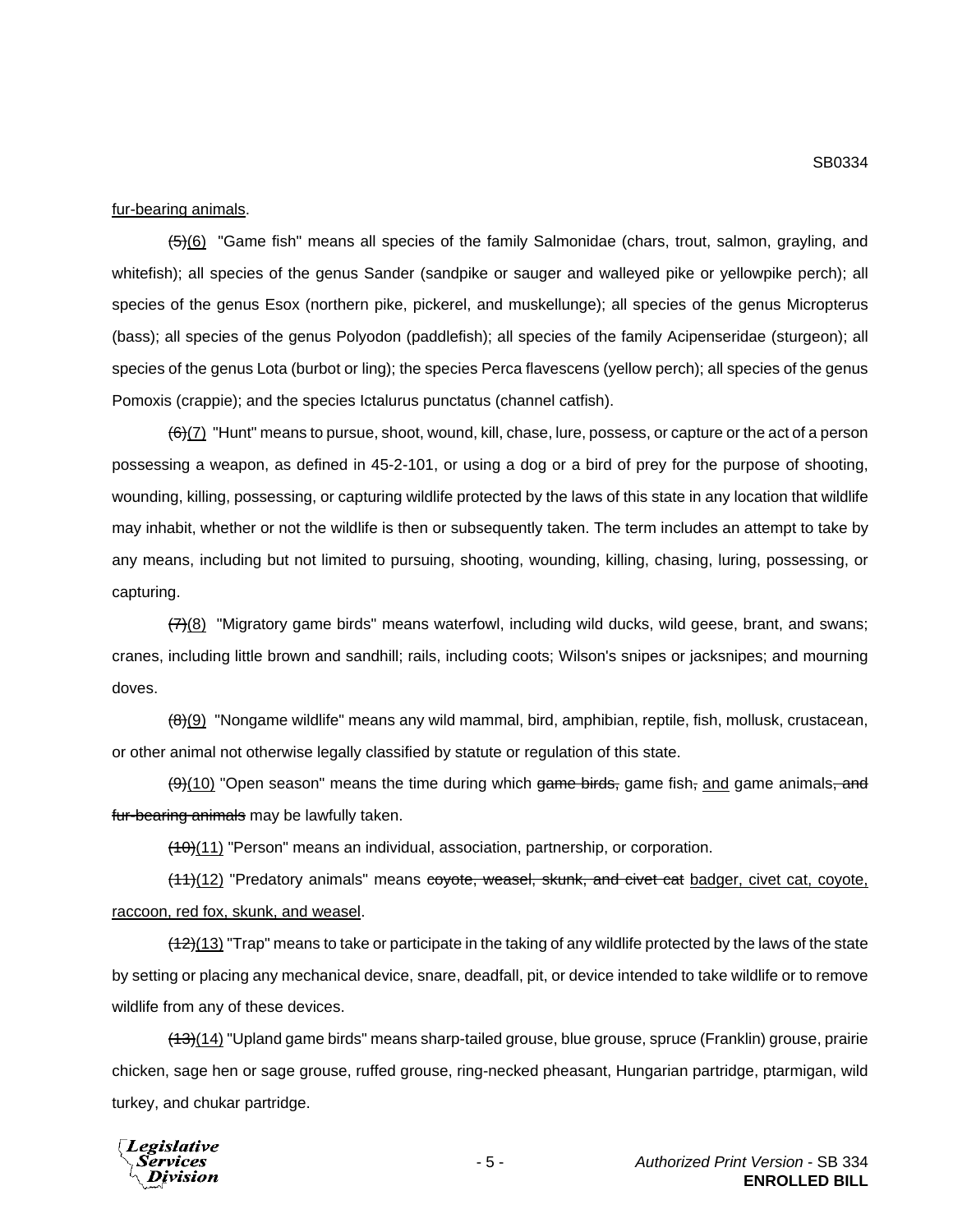(14)(15) "Wild buffalo" means buffalo or bison that have not been reduced to captivity."

#### **Section 7.** Section 87-2-520, MCA, is amended to read:

**"87-2-520. Supplemental game damage license -- terms and conditions.** (1) If at any time the department determines, in conjunction with a landowner or a designated lessee acting as an agent for a landowner, that big game animals on the property are causing a level of damage to crops or other vegetation that merits removal of a specific number of big game animals or that the taking of a specific number of big game animals is advisable for game management purposes, the department may issue nontransferable resident and nonresident supplemental game damage hunting licenses for game management purposes on the property.

(2) Supplemental game damage hunting licenses may be issued only for antlerless animals and may be issued only for use on lands eligible for game damage assistance pursuant to 87-1-225. A landowner may not charge a fee to a hunter using a license obtained pursuant to this section.

(3) Supplemental game damage licenses may be issued to hunters as an alternative to issuing a kill permit to a landowner.

(4) (a) In a hunting district with unlimited license quotas, a landowner may designate the resident supplemental game damage license recipient upon approval of issuance.

(b) In a hunting district with limited permit quotas, a landowner may designate up to 75% of the resident supplemental game damage license recipients, with the remainder of the licenses offered to hunters in a manner prescribed by the department.

(5) If additional supplemental game damage licenses are available, the department may issue those licenses to resident and nonresident hunters.

(6) A licensee shall pay the regular license price or an adjusted price set by the commission for any supplemental game management license issued pursuant to subsection (1). Issuance of a supplemental game damage license authorizes the licensee to hunt, take, and possess the big game animal designated on the license. All hunting under a supplemental game damage license must be conducted on the property designated on the license and in accordance with department regulations."

**Section 8.** Section 87-2-702, MCA, is amended to read:

**"87-2-702. Restrictions on special licenses -- availability of bear and mountain lion licenses.** (1)

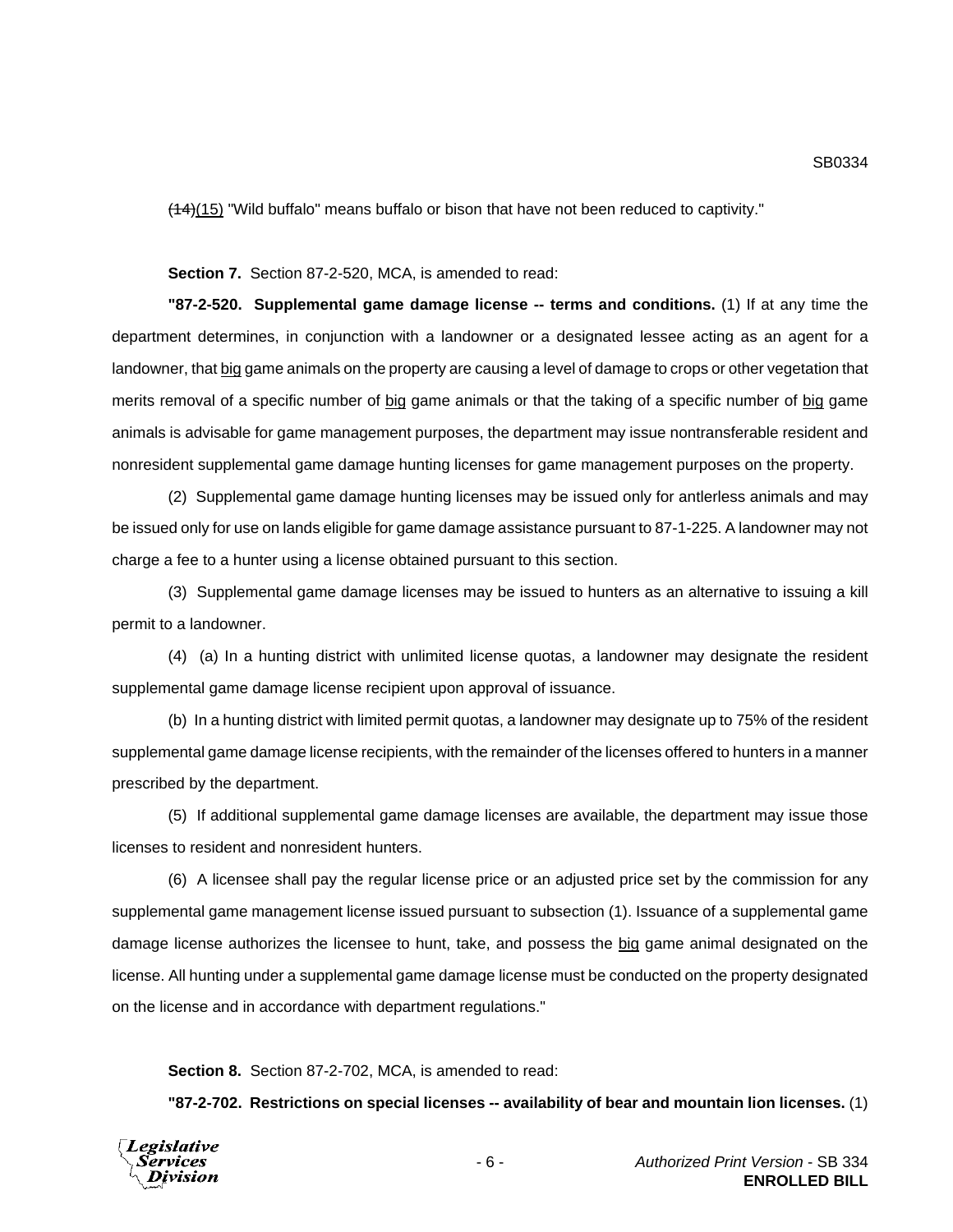A person who has killed or taken any big game animal, except a deer, an elk, or an antelope, during the current license year is not permitted to receive a special license under this chapter to hunt or kill a second big game animal of the same species.

(2) The commission may require applicants for special permits authorized by this chapter to obtain a valid big game animal license for that species for the current year prior to applying for a special permit.

(3) Except as provided in 87-2-815, a person may take only one grizzly bear in Montana with a license authorized by 87-2-701.

(4) (a) Except as provided in 87-1-271(2) and 87-2-815, a person who receives a moose, mountain goat, or limited mountain sheep license, as authorized by 87-2-701, with the exception of an antlerless moose or an adult ewe game management license issued under 87-2-104, is not eligible to receive another special license for that species for the next 7 years. For the purposes of this subsection (4)(a), "limited mountain sheep license" means a license that is valid for an area in which the number of licenses issued is restricted.

(b) Except as provided in 87-1-271(2) and 87-2-815, a person who takes a mountain sheep using an unlimited mountain sheep license, with the exception of a mountain sheep taken pursuant to an adult ewe license, as authorized by 87-2-701, is not eligible to receive another special license for that species for the next 7 years. For the purposes of this subsection (4)(b), "unlimited mountain sheep license" means a license that is valid for an area in which the number of licenses issued is not restricted.

(5) An application for a wild buffalo or bison license must be made on the same form and is subject to the same license application deadline as the special license for moose, mountain goat, and mountain sheep.

(6) (a) Licenses for spring bear hunts must be available for purchase at department offices after April 15 of any license year. However, a person who purchases a license for a spring bear hunt after April 15 of any license year may not use the license until 24 hours after the license is issued.

(b) Licenses for fall bear hunts must be available for purchase at department offices after August 31 of any license year. However, a person who purchases a license for a fall bear hunt after August 31 of any license year may not use the license until 24 hours after the license is issued.

(7) Licenses for mountain lion hunts must be available for purchase at department offices after August 31 of any license year. However, a person who purchases a license for a mountain lion hunt after August 31 of any license year may not use the license until 5 days after the license is issued."

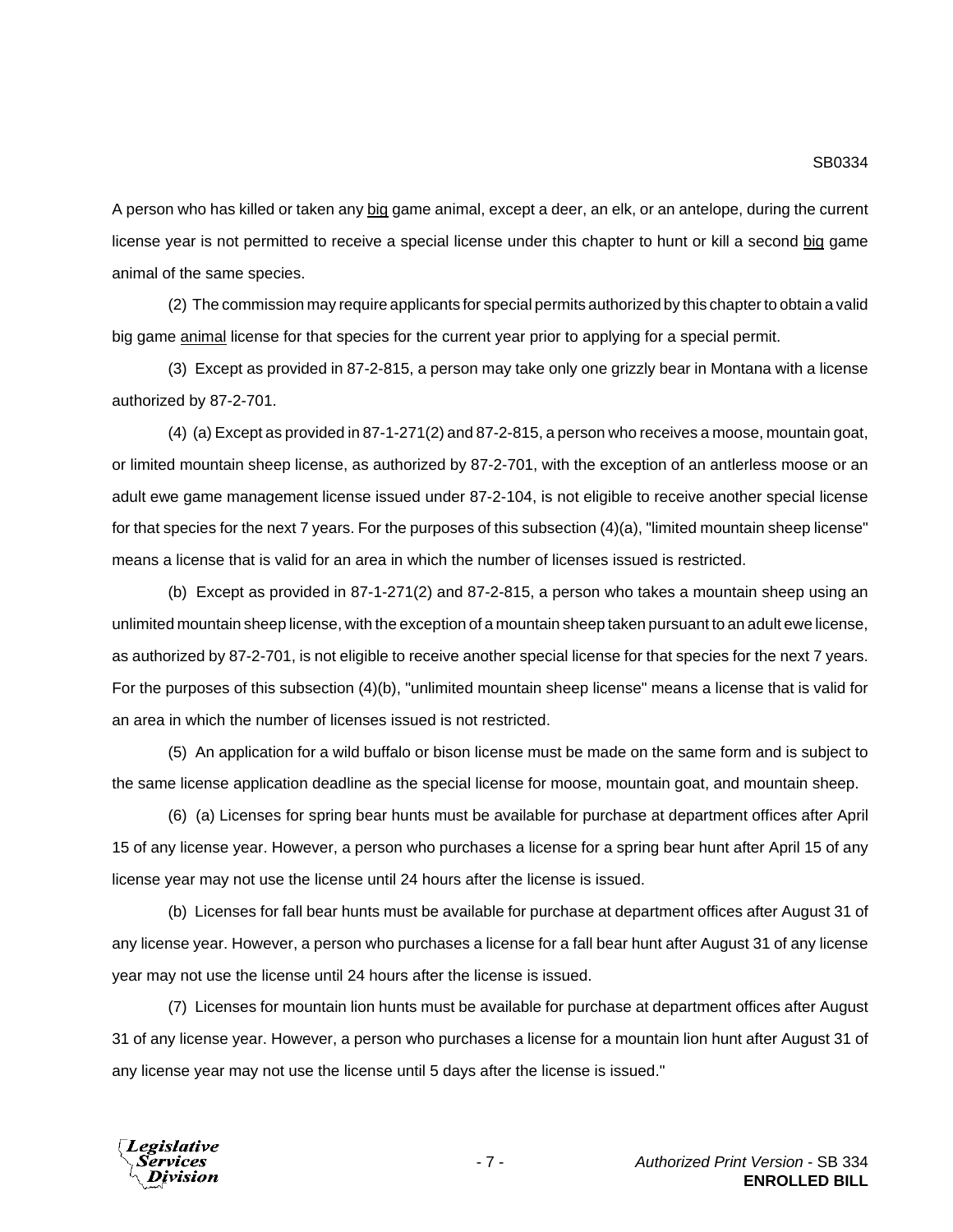**Section 9.** Section 87-2-803, MCA, is amended to read:

**"87-2-803. Persons with disabilities -- service members -- definitions.** (1) Persons with disabilities are entitled to fish and to hunt game birds, not including turkeys, with only a conservation license if they are residents of Montana not residing in an institution and are certified as disabled as prescribed by departmental rule. A person who has purchased a conservation license and a resident fishing license or game bird license for a particular license year and who is subsequently certified as disabled is entitled to a refund for the fishing license or game bird license previously purchased for that license year. A person who is certified as disabled pursuant to subsection (3) and who was issued a permit to hunt from a vehicle for license year 2014 or a subsequent license year is automatically entitled to a permit to hunt from a vehicle for subsequent license years if the criteria for obtaining a permit does not change.

(2) A resident of Montana who is certified as disabled by the department and who is not residing in an institution may purchase a Class A-3 deer A tag for \$6.50 and a Class A-5 elk tag for \$8. A person who has purchased a conservation license and a resident deer license or resident elk license for a particular license year and who is subsequently certified as disabled is entitled to a refund for the deer license or elk license previously purchased and reissuance of the license for that license year at the rate established in this subsection.

(3) A person may be certified as disabled by the department and issued a permit to hunt from a vehicle, on a form prescribed by the department, if the person meets the requirements of subsection (9).

(4) (a) A person with a disability carrying a permit to hunt from a vehicle, referred to in this subsection (4) as a permitholder, may hunt by shooting a firearm from:

(i) the shoulder, berm, or barrow pit right-of-way of a public highway, as defined in 61-1-101, except a state or federal highway;

(ii) within a self-propelled or drawn vehicle that is parked on a shoulder, berm, or barrow pit right-of-way in a manner that will not impede traffic or endanger motorists or that is parked in an area, not a public highway, where hunting is permitted; or

(iii) an off-highway vehicle or snowmobile, as defined in 61-1-101, in any area where hunting is permitted and that is open to motorized use, unless otherwise prohibited by law, as long as the off-highway vehicle or snowmobile is marked as described in subsection (4)(d) of this section.

(b) This subsection (4) does not allow a permitholder to shoot across the roadway of any public highway or to hunt on private property without permission of the landowner.



- 8 - *Authorized Print Version* - SB 334 **ENROLLED BILL**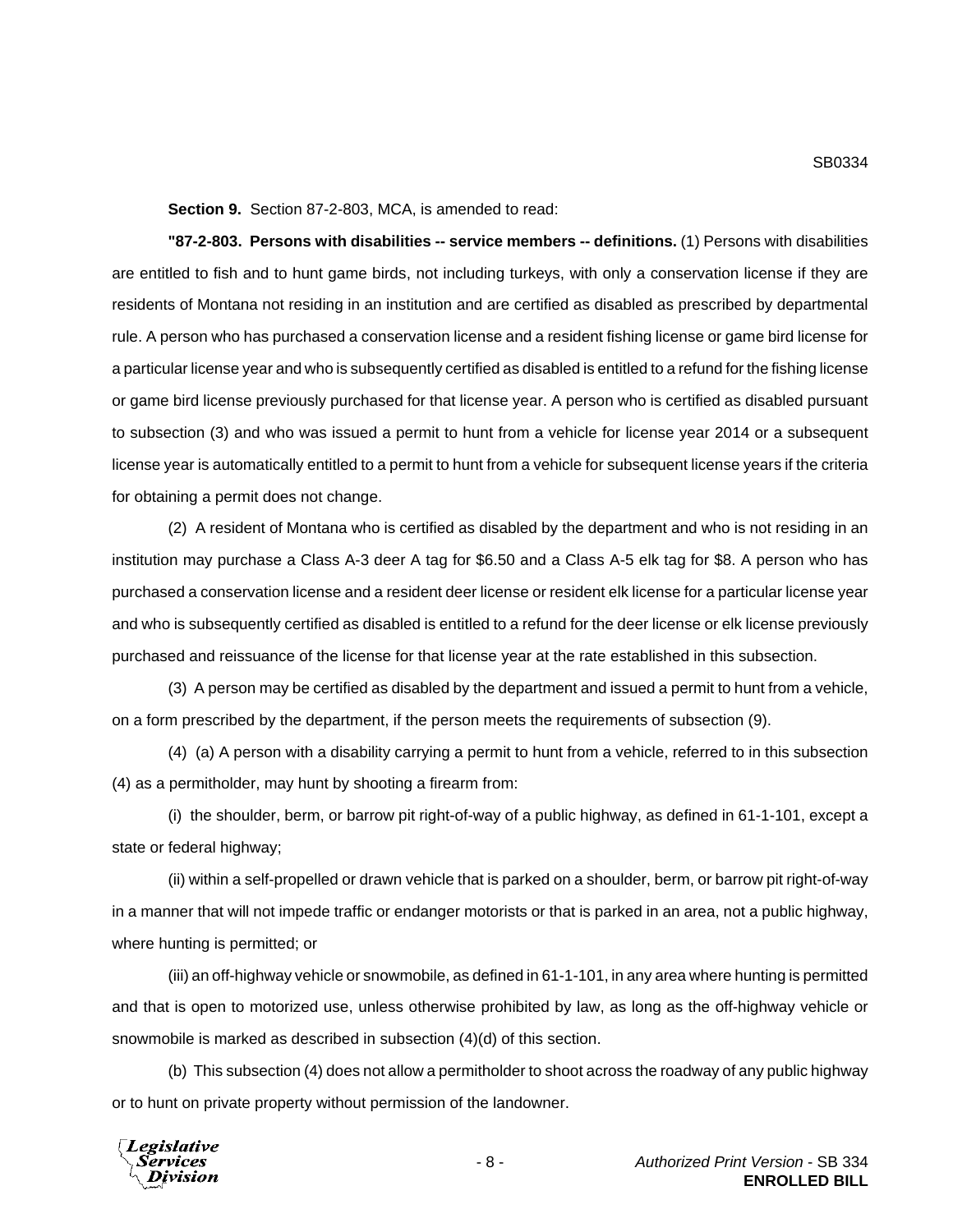(c) A permitholder must have a companion to assist in immediately dressing any killed big game animal. The companion may also assist the permitholder by hunting a big game animal that has been wounded by the permitholder when the permitholder is unable to pursue and kill the wounded big game animal.

(d) Any vehicle from which a permitholder is hunting must be conspicuously marked with an orange-colored international symbol of persons with disabilities on the front, rear, and each side of the vehicle, or as prescribed by the department.

(5) A veteran or a disabled member of the armed forces who meets the qualifications in subsection (9) as a result of a combat-connected injury may apply at a fish, wildlife, and parks office for a regular Class A-3 deer A tag, a Class A-4 deer B tag, a Class B-7 deer A tag, a Class B-8 deer B tag, and a special antelope license at one-half the license fee. Fifty licenses of each license type must be made available annually. Licenses issued to veterans or disabled members of the armed forces under this part do not count against the number of special antelope licenses reserved for people with permanent disabilities, as provided in 87-2-706.

(6) (a) A resident of Montana who is certified by the department as experiencing blindness, as defined in 53-7-301, may be issued a lifetime fishing license for the blind upon payment of a one-time fee of \$10. The license is valid for the lifetime of the blind individual and allows the licensee to fish as authorized by department rule. An applicant for a license under this subsection need not obtain a wildlife conservation license as a prerequisite to licensure.

(b) A person who is certified by the department as experiencing blindness, as defined in 53-7-301, may be issued regular resident deer and elk licenses, in the manner provided in subsection (2) of this section, and must be accompanied by a companion, as provided in subsection (4)(c) of this section.

(7) The department shall adopt rules to establish the qualifications that a person must meet to be a companion and may adopt rules to establish when a companion can be a designated shooter for a disabled person.

(8) As used in this section, "disabled person", "person with a disability", or "disabled" means or refers to a person experiencing a condition medically determined to be permanent and substantial and resulting in significant impairment of the person's functional ability.

(9) (a) A person qualifies for a permit to hunt from a vehicle if the person is certified by a licensed physician, a licensed chiropractor, a licensed physician assistant, or an advanced practice registered nurse to be nonambulatory, to have substantially impaired mobility, or to have a documented genetic condition that limits

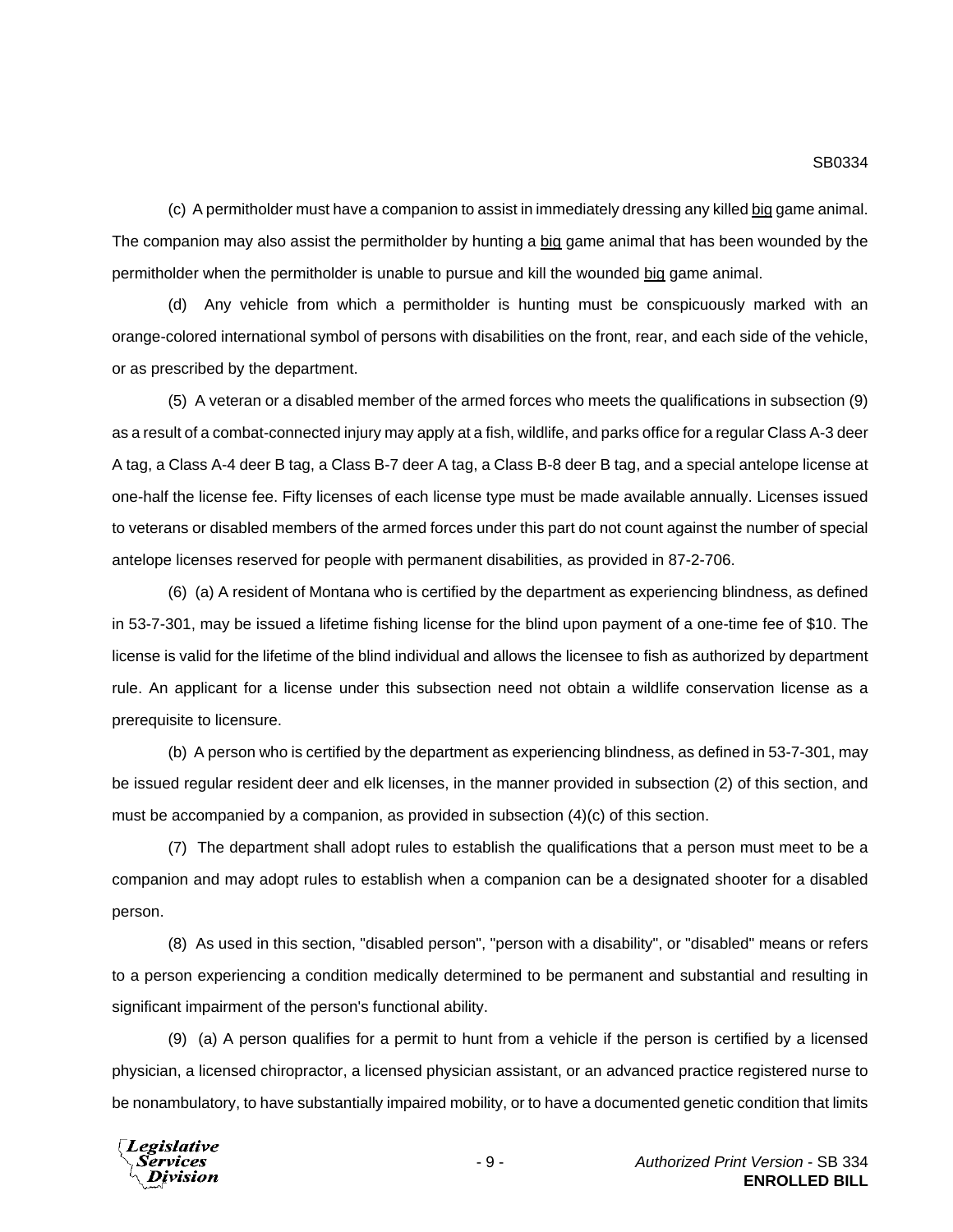the person's ability to walk or carry significant weight for long distances.

(b) For the purposes of this subsection (9), the following definitions apply:

(i) "Advanced practice registered nurse" means a registered professional nurse who has completed educational requirements related to the nurse's specific practice role, as specified by the board of nursing pursuant to 37-8-202, in addition to completing basic nursing education.

(ii) "Chiropractor" means a person who has a valid license to practice chiropractic in this state pursuant to Title 37, chapter 12, part 3.

(iii) "Documented genetic condition" means a diagnosis derived from genetic testing and confirmed by a licensed physician.

(iv) "Nonambulatory" means permanently, physically reliant on a wheelchair or a similar compensatory appliance or device for mobility.

(v) "Physician" means a person who holds a degree as a doctor of medicine or doctor of osteopathy and who has a valid license to practice medicine or osteopathic medicine in this state.

(vi) "Physician assistant" has the meaning provided in 37-20-401.

(vii) "Substantially impaired mobility" means virtual inability to move on foot due to permanent physical reliance on crutches, canes, prosthetic appliances, or similar compensatory appliances or devices.

(10) Certification under subsection (9) must be on a form provided by the department.

(11) The department or a person who disagrees with a determination of disability or eligibility for a permit to hunt from a vehicle may request a review by the board of medical examiners pursuant to 37-3-203.

(12) (a) A Montana resident who is a member of the Montana national guard or the federal reserve as provided in 10 U.S.C. 10101 or who was otherwise engaged in active duty and who participated in a contingency operation as provided in 10 U.S.C. 101(a)(13) that required the member to serve at least 2 months outside of the state, upon request and upon presentation of the documentation described in subsection (12)(b), must be issued a free resident wildlife conservation license or a Class AAA resident combination sports license, which may not include a bear license, upon payment of the resident hunting access enhancement fee provided for in 87-2-202(3)(c), in the license year that the member returns from military service or in the year following the member's return, based on the member's election, and in any of the 4 years after the member's election. A member who participated in a contingency operation after September 11, 2001, that required the member to serve at least 2 months outside of the state may make an election in 2007 or in the year following the member's

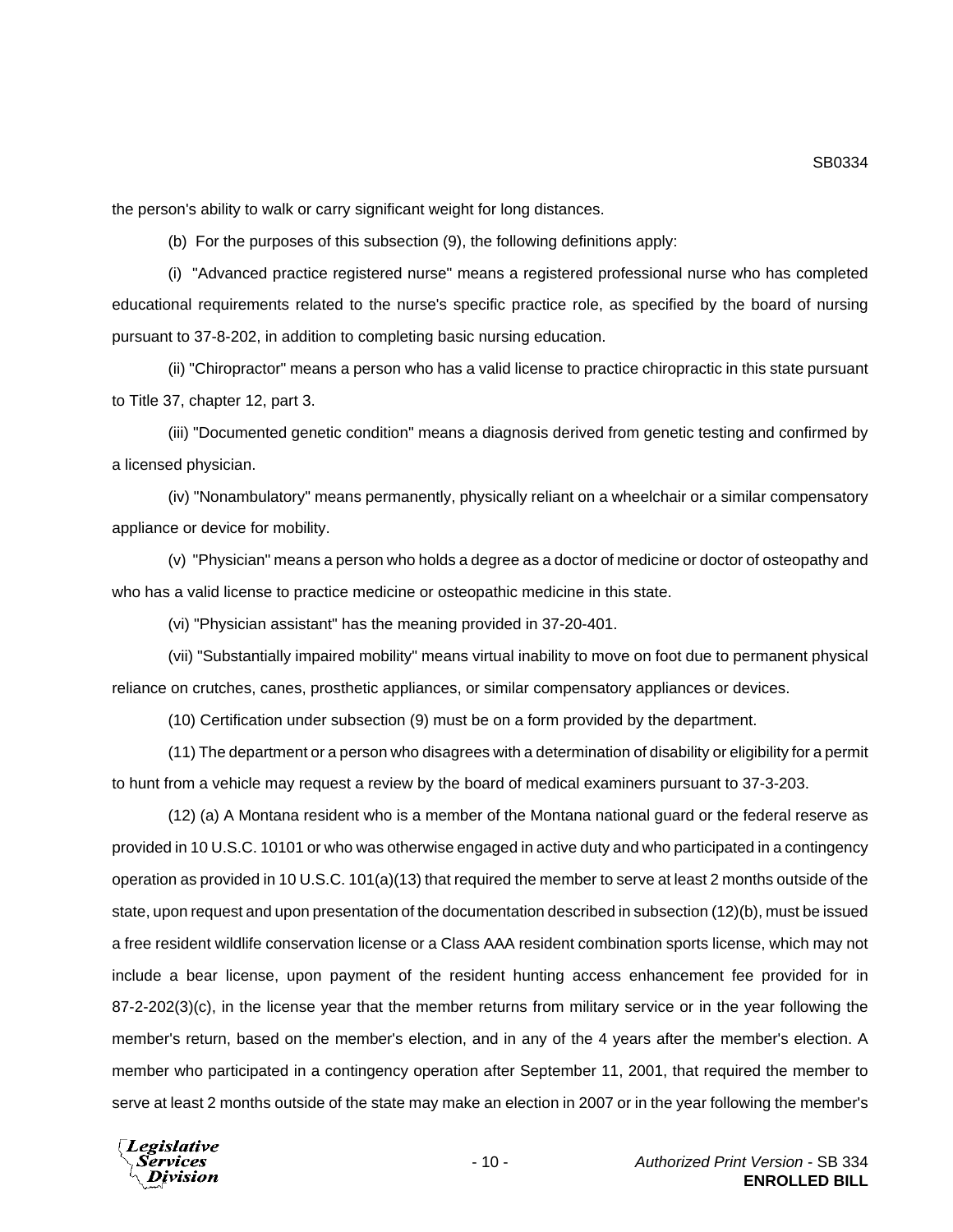return, based on the member's election, and in any of the 4 years after the member's election and be entitled to a free resident wildlife conservation license or a free Class AAA resident combination sports license in the year of election and in any of the 4 years after the member's election.

(b) To be eligible for the free resident wildlife conservation license or free Class AAA resident combination sports license provided for in subsection (12)(a), an applicant shall, in addition to the written application and proof of residency required in 87-2-202(1), provide to any regional department office or to the department headquarters in Helena, by mail or in person, the member's DD form 214 verifying the member's release or discharge from active duty. The applicant is responsible for providing documentation showing that the applicant participated in a contingency operation as provided in 10 U.S.C. 101(a)(13).

(c) A Montana resident who meets the service qualifications of subsection (12)(a) and the documentation required in subsection (12)(b) is entitled to a free Class A resident fishing license in the license year that the member returns from military service or in the year following the member's return, based on the member's election, and in any of the 4 years after the member's election.

(d) The department's general license account must be reimbursed by a quarterly transfer of funds from the general fund to the general license account for costs associated with the free licenses granted pursuant to this subsection (12) during the preceding calendar quarter. Reimbursement costs must be designated as license revenue.

(13) A member of the armed forces who forfeited a license or permit issued through a drawing as a result of deployment outside of the continental United States in support of a contingency operation as provided in 10 U.S.C. 101(a)(13) is guaranteed the same license or permit, without additional fee, upon application in the year of the member's return from deployment or in the first year that the license or permit is made available after the member's return."

#### **Section 10.** Section 87-3-128, MCA, is amended to read:

**"87-3-128. Exceptions -- department personnel.** The provisions of this chapter relating to methods of herding, driving, capturing, taking, locating, or concentrating of fish, or game animals, game birds, or fur-bearing animals do not apply to the department or to any employee thereof of the department while acting within the scope and course of the powers and duties of the department."

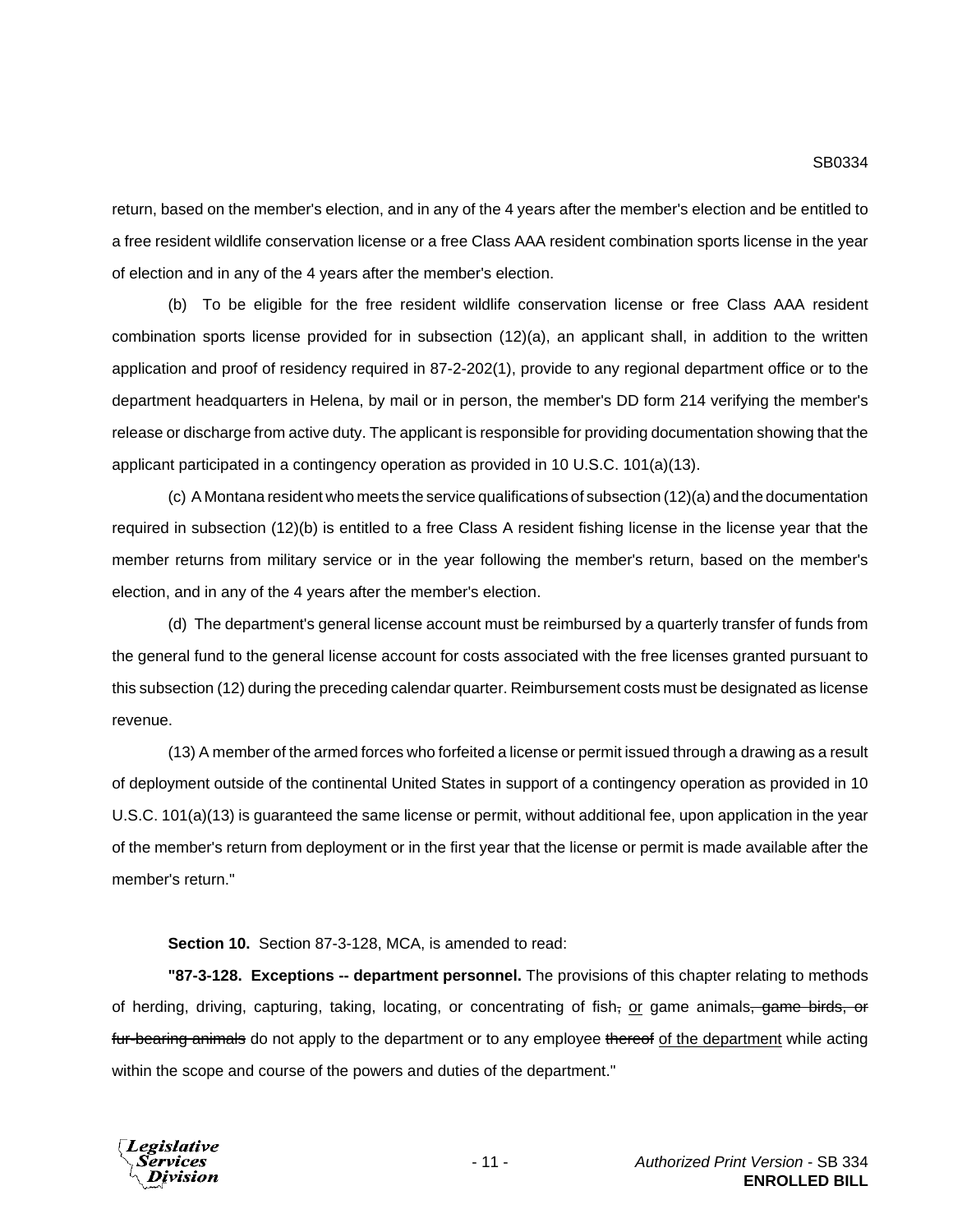**Section 11.** Section 87-4-406, MCA, is amended to read:

**"87-4-406. Definitions.** As used in this part, the following definitions apply:

(1) "Alternative livestock" means a privately owned caribou, white-tailed deer, mule deer, elk, moose, antelope, mountain sheep, or mountain goat indigenous to the state of Montana, a privately owned reindeer, or any other cloven-hoofed ungulate as classified by the department. Black bear and mountain lion must be regulated pursuant to Title 87, chapter 4, part 8.

(2) "Alternative livestock ranch" means the enclosed land area upon which alternative livestock may be kept for purposes of obtaining, rearing in captivity, keeping, or selling alternative livestock or parts of alternative livestock, as authorized under this part.

(3) "Cloven-hoofed ungulate" means an animal of the order Artiodactyla, except a member of the families suidae, camelidae, or hippopotamidae. The term does not include domestic pigs, domestic cows, domestic yaks, domestic sheep, domestic goats that are not naturally occurring in the wild in their country of origin, or bison.

(4) "Department" means the department of fish, wildlife, and parks.

(5) "Facilities" means perimeter fences and other enclosures that provide for the confinement, handling, and quarantine of alternative livestock.

(6) "Game "Big game animals" means big game animals, as defined in 87-2-101, that are not the lawful property of any private person.

(7) "Person" means an individual, firm, corporation, association, or partnership."

**Section 12.** Section 87-4-414, MCA, is amended to read:

#### **"87-4-414. Alternative livestock as private property -- source -- marking -- fee shooting prohibited.**

(1) All alternative livestock lawfully possessed on a licensed alternative livestock ranch are private property for which the licensee is responsible as provided by law.

(2) The licensee may acquire, breed, grow, keep, pursue, handle, harvest, use, sell, or dispose of the alternative livestock and their progeny in any quantity and at any time of year as long as the licensee complies with the requirements of this part, except that the licensee may not allow the shooting of big game animals or alternative livestock, as defined in 87-2-101 or 87-4-406, or of any exotic big game species for a fee or other remuneration on an alternative livestock facility.

(3) A licensee shall mark alternative livestock in a manner approved by the department of livestock, as

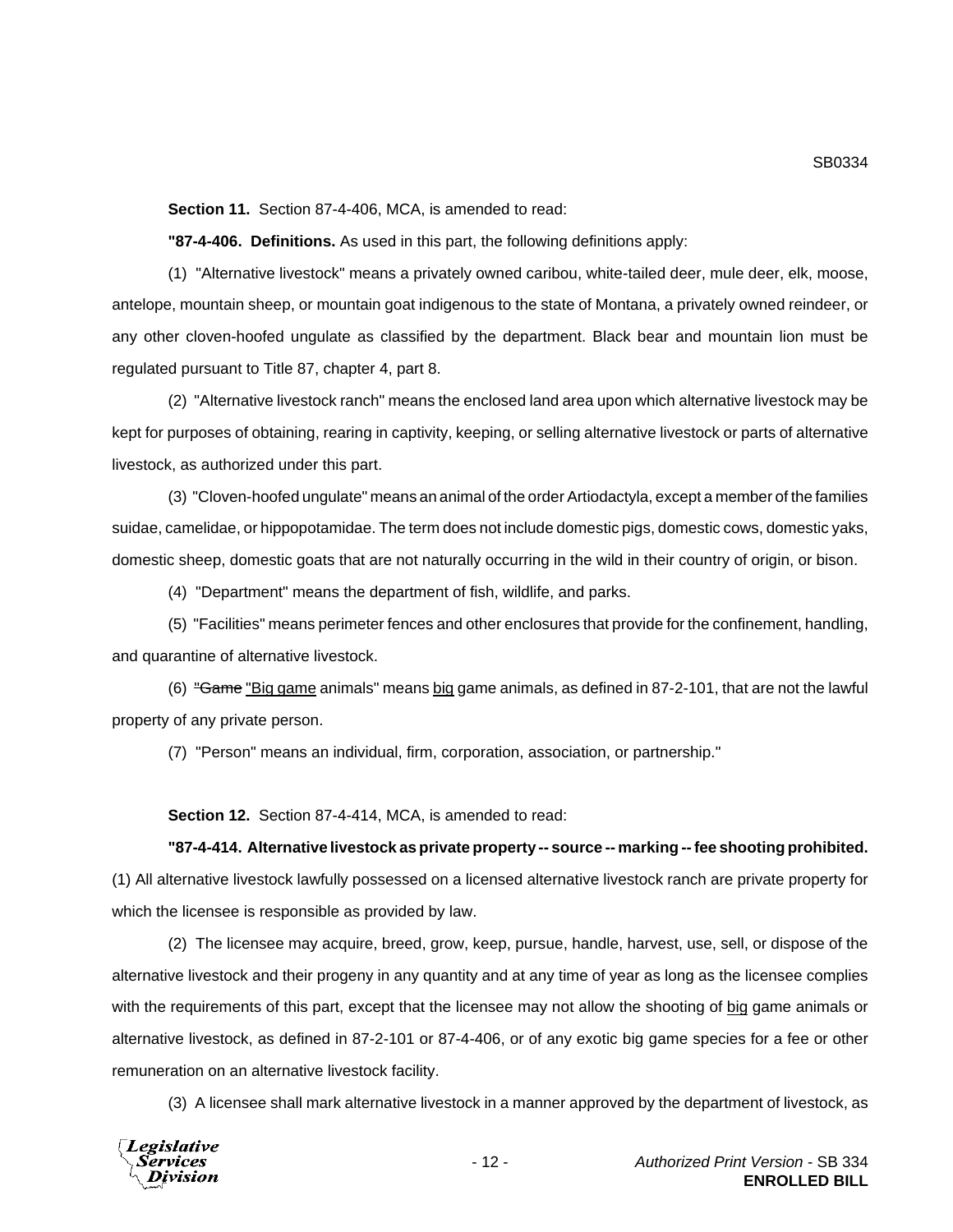required under subsection (4), and that indicates ownership and provides individual identification of animals for inspection, transportation, reporting, and taxation purposes.

(4) The department of livestock is responsible for the control, tracking, and distribution of identification tags used for the marking of alternative livestock. The department of livestock shall require that all imported alternative livestock are marked within 30 days of importation and that all other alternative livestock are marked prior to January 1 of each year. Each alternative livestock must be marked with identification that:

(a) is unique to the animal;

(b) is nontransferable;

(c) has an emblem owned and registered by the department of livestock that is embossed on each identification tag; and

(d) allows for the identification of alternative livestock from a distance.

(5) Upon the request of a licensee, the department of livestock may grant a temporary waiver as to the time for identification and to the manner of identification if necessary to address a special circumstance.

(6) Alternative livestock must be lawfully acquired by the licensee. Alternative livestock may be kept only on a licensed alternative livestock ranch. A licensee who keeps alternative livestock owned by, leased to, or leased from another person shall comply with all of the requirements of this part as if the animal belonged to the licensee. Records and reports submitted by the licensee pursuant to 87-4-417 must identify any alternative livestock kept by the licensee during the reporting period and the name and address of the owner or lessee.

(7) Except as otherwise provided in this part, laws applicable to big game animals do not apply to alternative livestock raised on a licensed alternative livestock ranch."

**Section 13.** Section 87-4-418, MCA, is amended to read:

**"87-4-418. Unlawful capture.** A person may not capture, take, or otherwise acquire any big game animal in this state for use on an alternative livestock ranch."

**Section 14.** Section 87-4-427, MCA, is amended to read:

**"87-4-427. Revocation of license -- criteria -- penalties.** (1) The department may revoke any alternative livestock ranch license or impose any of the penalties or conditions specified in subsection (3) if the licensee or the principal manager has committed or is responsible for any of the following acts or omissions:

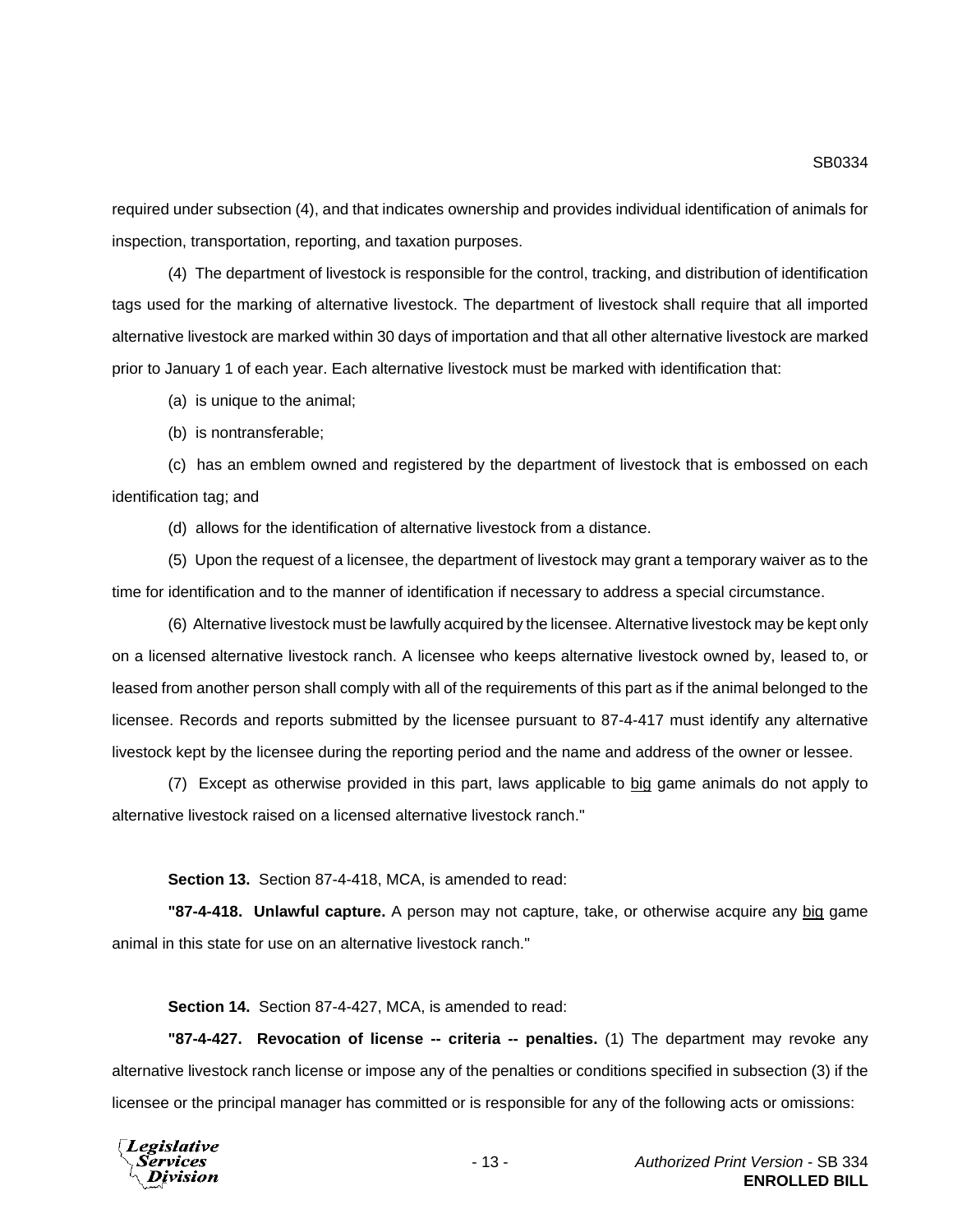(a) failure to operate an alternative livestock ranch according to the provisions of this part, rules adopted under this part, or stipulations of the alternative livestock ranch license;

(b) making a materially false statement in the license application;

(c) having pleaded guilty to or been convicted of a felony, including a case in which the sentence is suspended or imposition of the sentence is deferred, unless civil rights have been restored pursuant to law;

(d) two convictions or bond forfeitures of \$100 or more for violations of the fish and game laws or applicable regulations of any state or the United States within the preceding 5 years;

(e) negligent or willful misconduct of the alternative livestock ranch operation, including but not limited to the unauthorized egress and ingress of big game animal species or alternative livestock that:

(i) threatens public safety;

(ii) endangers native big game animal populations or habitat through the establishment of feral populations, genetic pollution, or competition for forage or habitat; or

(iii) increases the risk of transmission of disease to native wildlife and the alternative livestock of others;

(f) a material and willful falsification of any required alternative livestock ranch records or reports;

(g) the purposeful capture of wild animals within the perimeter fence of an alternative livestock ranch;

(h) repeated failure to maintain or repair required fences or facilities; or

(i) any other willful conduct or omission that creates a substantial threat to other alternative livestock and operators or to native wildlife or habitat.

(2) If misconduct under subsection (1)(e) is negligent, the licensee must be given notice and 30 days to correct the misconduct and any adverse impacts of the misconduct. Negligent misconduct may be grounds for license revocation only if the misconduct is not corrected after the initial notice or if the misconduct is repeated.

(3) If the department finds, after opportunity for a hearing required under 87-4-428, that an alternative livestock ranch licensee or the principal manager is responsible for any act or omission set out in subsection (1), the department may in its discretion impose any one or more of the following penalties upon the licensee:

(a) revocation of the alternative livestock ranch license for up to 5 years;

(b) imposition of a civil penalty not to exceed \$5,000, restoration of any damage to native wildlife, or both;

(c) deferral of the revocation of a license subject to the completion of or adherence to specified conditions; or

(d) reprimand of a licensee.

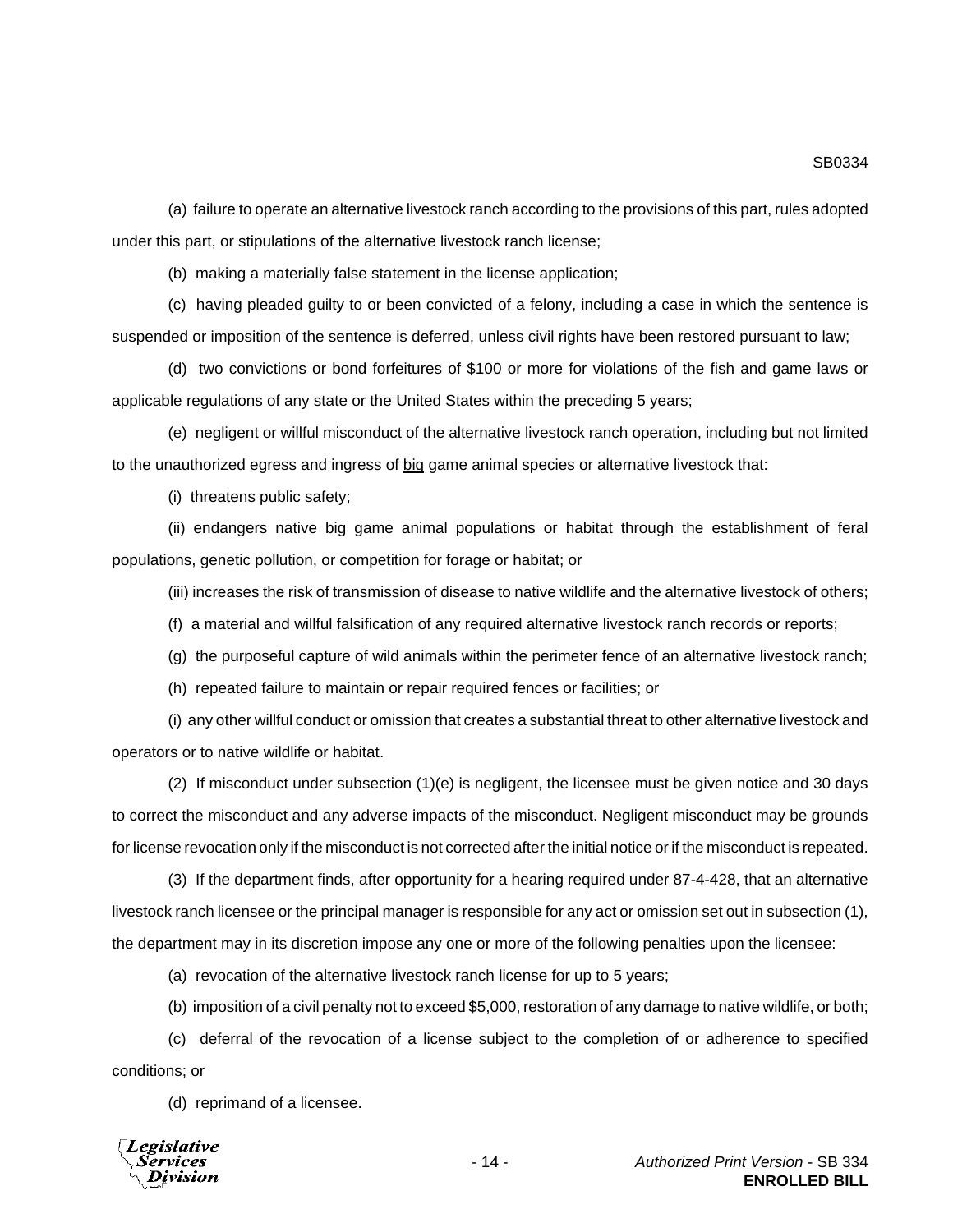(4) In addition to the revocation of a license or other penalties allowed by this section, a person who purposely or knowingly violates this part or a rule adopted pursuant to this part is subject to the penalties provided in 87-6-705."

**Section 15.** Section 87-6-101, MCA, is amended to read:

**"87-6-101. Definitions.** Unless the context requires otherwise, in this chapter, the following definitions apply:

(1) "Alternative livestock" means a privately owned caribou, white-tailed deer, mule deer, elk, moose, antelope, mountain sheep, or mountain goat indigenous to the state of Montana, a privately owned reindeer, or any other cloven-hoofed ungulate as classified by the department. Black bear and mountain lion must be regulated pursuant to Title 87, chapter 4, part 8.

(2) "Alternative livestock ranch" means the enclosed land area upon which alternative livestock may be kept for purposes of obtaining, rearing in captivity, keeping, or selling alternative livestock or parts of alternative livestock, as authorized under Title 87, chapter 4, part 4.

(3) (a) "Bait" means any animal matter, vegetable matter, or natural or artificial scent placed in an area inhabited by wildlife for the purpose of attracting big game animals or game birds.

(b) The term does not include:

(i) decoys, silhouettes, or other replicas of wildlife body forms;

(ii) scents used only to mask human odor; or

(iii) types of scents that are approved by the commission for attracting big game animals or game birds.

(4) "Big game animal" means deer, elk, moose, antelope, caribou, mountain sheep, mountain goat, mountain lion, bear, and wild buffalo.

 $(4)(5)$  "Closed season" means the time during which game birds, fish, and game animals, and fur-bearing animals may not be lawfully taken.

 $(5)(6)$  "Cloven-hoofed ungulate" means an animal of the order Artiodactyla, except a member of the families Suidae, Camelidae, or Hippopotamidae. The term does not include domestic pigs, domestic cows, domestic yaks, domestic sheep, domestic goats that are not naturally occurring in the wild in their country of origin, or bison.

 $\left(\frac{6}{2}\right)$  "Conviction" means a judgment or sentence entered following a guilty plea, a nolo contendere

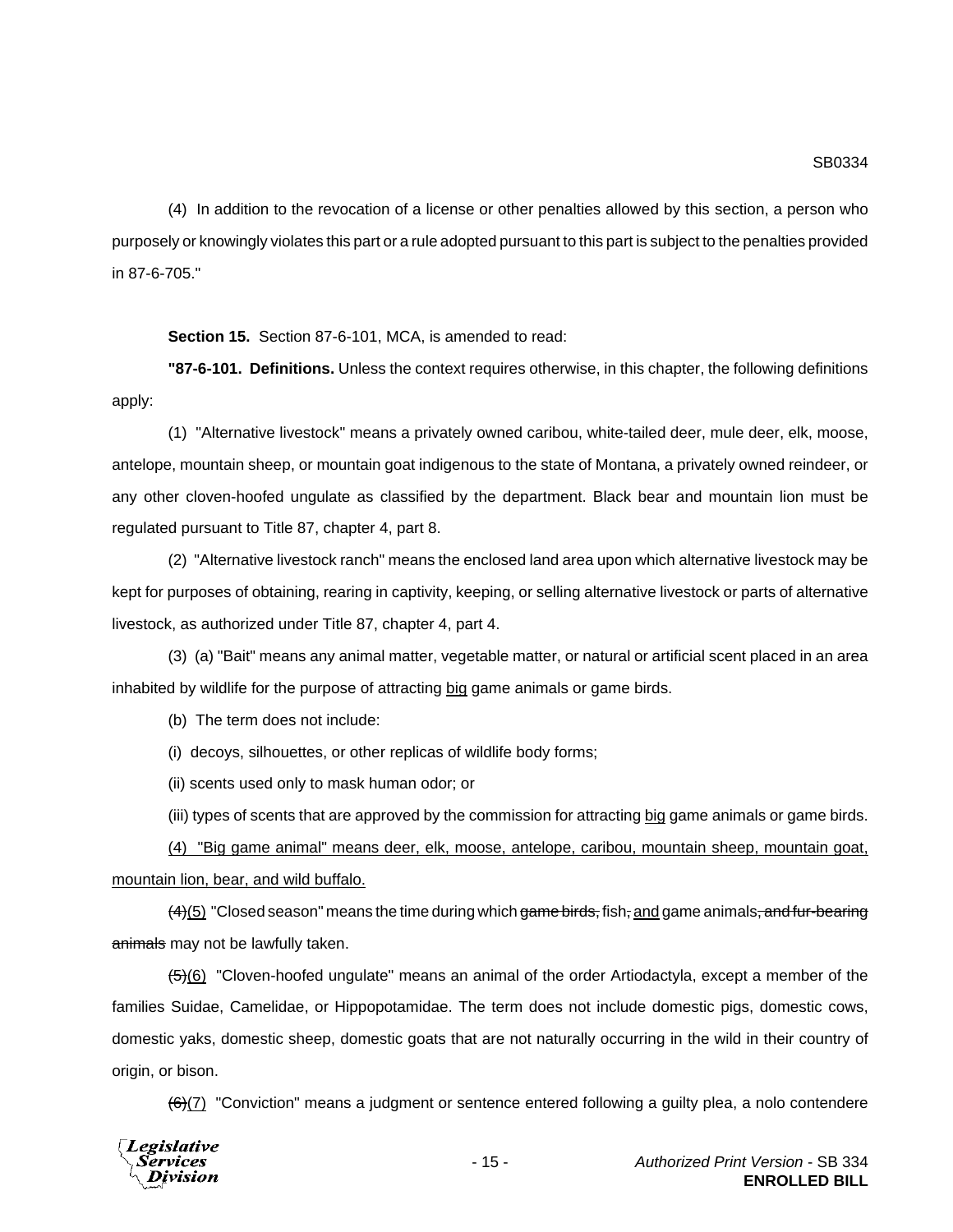plea, a verdict or finding of guilty rendered by a legally constituted jury or by a court of competent jurisdiction authorized to try the case without a jury, or a forfeiture of bail or collateral deposited to secure the person's appearance in court that has not been vacated.

 $(7)(8)$  "Field trial" means an examination to determine the ability of dogs to point, flush, or retrieve game birds.

 $(8)(9)$  "Fishing" means to take fish or the act of a person possessing any instrument, article, or substance for the purpose of taking fish in any location that a fish might inhabit.

 $(9)(10)$  (a) "Fur dealer" means a person engaging in, carrying on, or conducting wholly or in part the business of buying or selling, trading, or dealing within the state of Montana in the skins or pelts of fur-bearing animals or predatory animals.

(b) If a fur dealer resides in Montana or if the fur dealer's principal place of business is within the state of Montana, the fur dealer is considered a resident fur dealer. All other fur dealers are considered nonresident fur dealers.

 $(10)(11)$  "Fur farm" means enclosed land upon which furbearers are kept for purposes of obtaining, rearing in captivity, keeping, and selling furbearers or parts of furbearers.

(11)(12) (a) "Fur-bearing animal" or "furbearer" means marten or sable, otter, muskrat, fisher, mink, bobcat, lynx, wolverine, northern swift fox, and beaver.

(b) As used in Title 87, chapter 4, part 10, "furbearer" does not include fox or mink.

(12)(13) "Game animal" means deer, elk, moose, antelope, caribou, mountain sheep, mountain goat, mountain lion, bear, and wild buffalo big game animals, upland game birds, migratory game birds, and fur-bearing animals or furbearers.

(13)(14) "Game fish" means all species of the family Salmonidae (chars, trout, salmon, grayling, and whitefish); all species of the genus Stizostedion (sandpike or sauger and walleyed pike or yellowpike perch); all species of the genus Esox (northern pike, pickerel, and muskellunge); all species of the genus Micropterus (bass); all species of the genus Polyodon (paddlefish); all species of the family Acipenseridae (sturgeon); all species of the genus Lota (burbot or ling); the species Perca flavescens (yellow perch); all species of the genus Pomoxis (crappie); and the species Ictalurus punctatus (channel catfish).

 $(14)(15)$  "Hunt" means to pursue, shoot, wound, kill, chase, lure, possess, or capture or the act of a person possessing a weapon, as defined in 45-2-101, or using a dog or a bird of prey for the purpose of shooting,

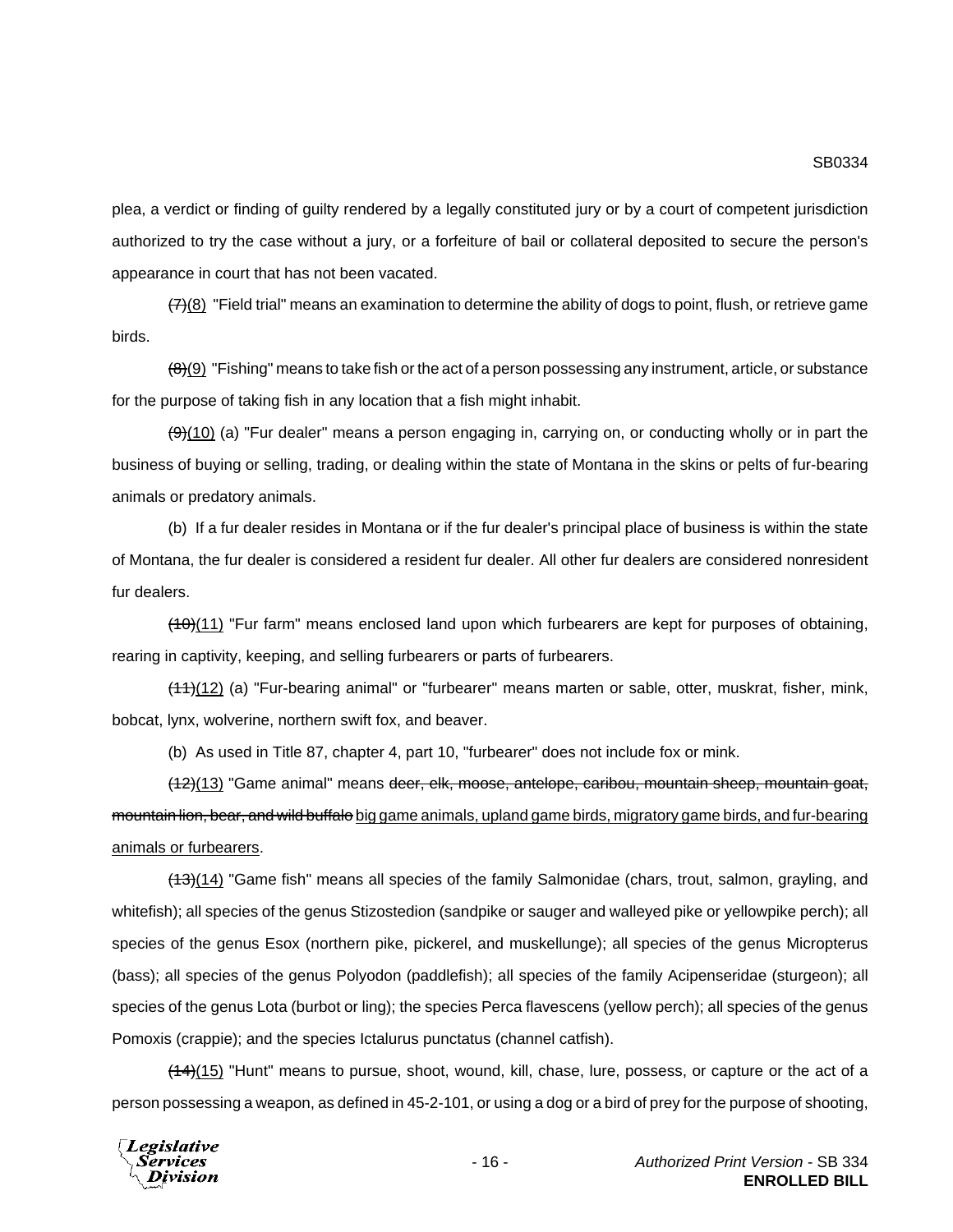wounding, killing, possessing, or capturing wildlife protected by the laws of this state in any location that wildlife may inhabit, whether or not the wildlife is then or subsequently taken. The term includes an attempt to take by any means, including but not limited to pursuing, shooting, wounding, killing, chasing, luring, possessing, or capturing.

 $(15)(16)$  "Knowingly" has the meaning provided in 45-2-101.

 $(16)(17)$  "Livestock" includes ostriches, rheas, and emus.

(17)(18) "Migratory game bird" means waterfowl, including wild ducks, wild geese, brant, and swans; cranes, including little brown and sandhill; rails, including coots; Wilson's snipes or jacksnipes; and mourning doves.

(18)(19) "Negligently" has the meaning provided in 45-2-101.

(19)(20) "Nongame wildlife" means any wild mammal, bird, amphibian, reptile, fish, mollusk, crustacean, or other animal not otherwise legally classified by statute or regulation of this state.

 $(20)(21)$  "Open season" means the time during which game birds, fish, and game and fur-bearing animals may be lawfully taken.

 $\left(\frac{21}{22}\right)$  "Participating state" means any state that enacts legislation to become a member of the Interstate Wildlife Violator Compact.

(22)(23) "Person" means an individual, association, partnership, and corporation.

 $\left(\frac{23}{24}\right)$  "Possession" has the meaning provided in 45-2-101.

(24)(25) "Predatory animal" means covote, weasel, skunk, and civet cat badger, civet cat, coyote, raccoon, red fox, skunk, and weasel.

 $\frac{(25)(26)}{25}$  "Purposely" has the meaning provided in 45-2-101.

(26)(27) "Raptor" means all birds of the orders Falconiformes and Strigiformes, commonly called falcons, hawks, eagles, ospreys, and owls.

 $(27)(28)$  "Resident" has the meaning provided in 87-2-102.

(28)(29) "Roadside menagerie" means any place where one or more wild animals are kept in captivity for the evident purpose of exhibition or attracting trade, on or off the facility premises. It does not include the exhibition of any animal by an educational institution or by a traveling theatrical exhibition or circus based outside of Montana.

 $(29)(30)$  "Sale" means a contract by which a person:

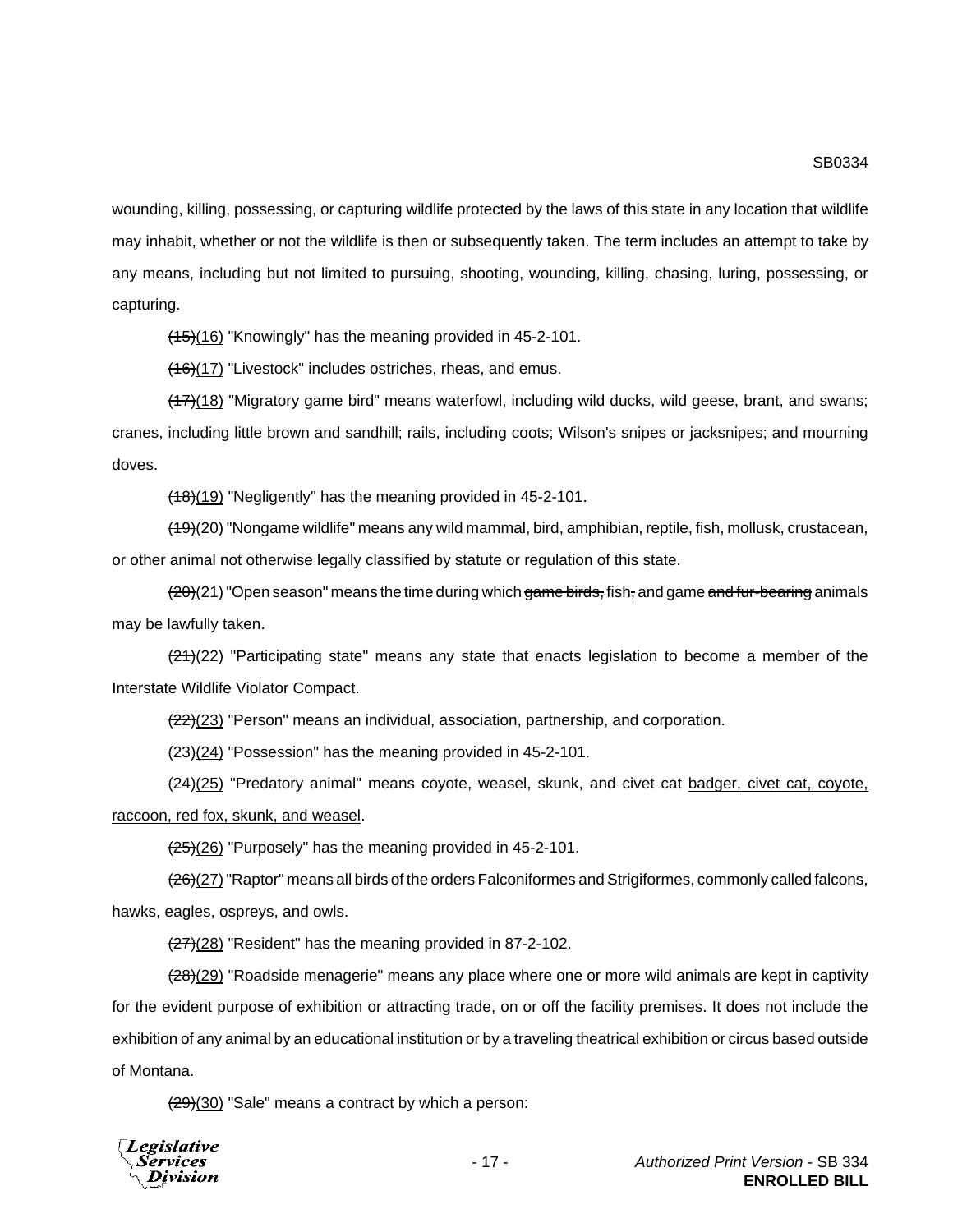(a) transfers an interest in either game or fish for a price; or

(b) transfers, barters, or exchanges an interest either in game or fish for an article or thing of value.

(30)(31) "Supplemental feed attractant" means any food, garbage, or other attractant for big game animals. The term does not include growing plants or plants harvested for the feeding of livestock.

 $(31)(32)$  "Taxidermist" means a person who conducts a business for the purpose of mounting, preserving, or preparing all or part of the dead bodies of any wildlife.

 $(32)(33)$  "Trap" means to take or participate in the taking of any wildlife protected by state law by setting or placing any mechanical device, snare, deadfall, pit, or device intended to take wildlife or to remove wildlife from any of these devices.

(33)(34) "Upland game birds" means sharptailed grouse, blue grouse, spruce (Franklin) grouse, prairie chicken, sage hen or sage grouse, ruffed grouse, ring-necked pheasant, Hungarian partridge, ptarmigan, wild turkey, and chukar partridge.

 $(34)(35)$  "Wild animal" means an animal that is wild by nature as distinguished from common domestic animals, whether the animal was bred or reared in captivity, and includes birds and reptiles.

 $(35)(36)$  "Wild animal menagerie" means any place where one or more bears or large cats, including cougars, lions, tigers, jaguars, leopards, pumas, cheetahs, ocelots, and hybrids of those large cats, are kept in captivity for use other than public exhibition.

(36)(37) "Wild buffalo" means buffalo or bison that have not been reduced to captivity.

 $(37)(38)$  "Zoo" means any zoological garden chartered as a nonprofit corporation by the state or any facility participating in the American zoo and aquarium association accreditation program for the purpose of exhibiting wild animals for public viewing."

**Section 16.** Section 87-6-202, MCA, is amended to read:

**"87-6-202. Unlawful possession, shipping, or transportation of game fish, bird, big game animal, or fur-bearing animal.** (1) A person may not possess, ship, or transport all or part of any game fish, bird, big game animal, or fur-bearing animal that was unlawfully killed, captured, or taken, whether killed, captured, or taken in Montana or outside of Montana.

(2) This section does not prohibit the possession, shipping, or transportation of:

(a) hides, heads, or mounts of lawfully killed, captured, or taken game fish, birds, big game animals, or

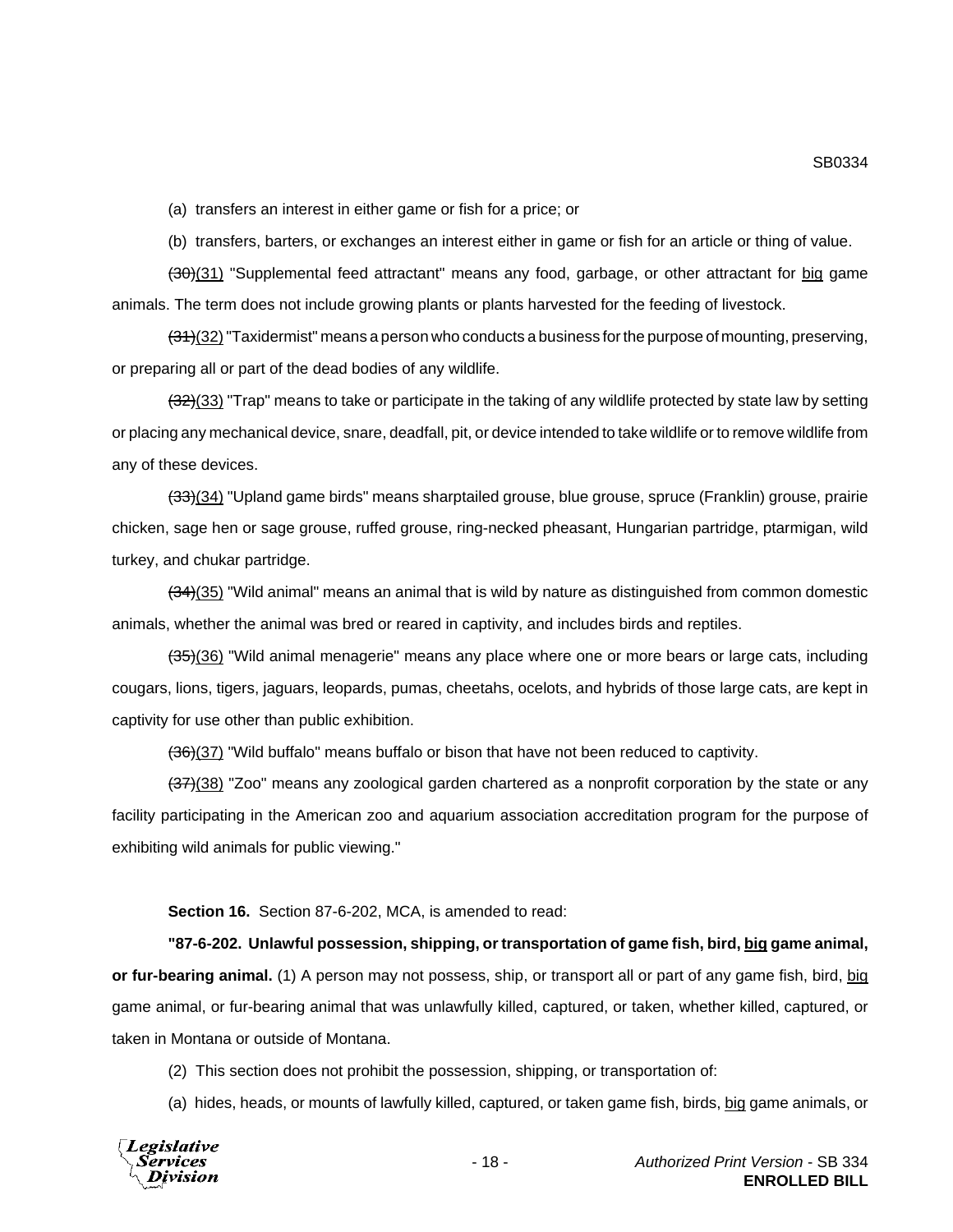fur-bearing animals, except that the sale or purchase of a hide, head, or mount of a grizzly bear is prohibited, except as provided by federal law;

(b) naturally shed antlers or the antlers with a skull or portion of a skull attached from a big game animal that has died from natural causes and that has not been unlawfully killed, captured, or taken or accidentally killed;

(c) the bones of an elk, antelope, moose, or deer that has died from natural causes and that has not been unlawfully killed, captured, or taken or accidentally killed;

(d) paddlefish roe as caviar under the provisions of 87-4-601;

(e) captive-reared migratory waterfowl; or

(f) salvaged antelope, deer, elk, or moose subject to 87-3-145.

(3) A person may not possess, ship, or transport live fish away from the body of water in which the fish were taken except:

(a) as provided in Title 87, chapter 4, part 6, or as specifically permitted by the laws of this state;

(b) fish species approved by the commission for use as live bait and subject to any restrictions imposed by the commission; or

(c) within the boundaries of the eastern Montana fishing district, as established by commission regulations.

(4) The possession of all or part of a dead game fish, bird, big game animal, or fur-bearing animal is prima facie evidence that the person or persons in whose possession the fish, bird, or animal is found killed, captured, or took the fish, bird, or animal.

(5) The value of a game fish, bird, big game animal, or fur-bearing animal that is unlawfully possessed, shipped, or transported must be determined from the schedules of restitution values in 87-6-906 and 87-6-907. The value of game fish, birds, big game animals, or fur-bearing animals that are unlawfully possessed, shipped, or transported pursuant to a common scheme, as defined in 45-2-101, or as part of the same transaction, as defined in 46-1-202, may be aggregated in determining the value.

(6) The following penalties apply for a violation of this section:

(a) If a person is convicted or forfeits bond or bail after being charged with unlawful possession, shipping, or transportation of a game fish or bird and if the value of all or part of the game fish or bird or combination thereof does not exceed \$1,000, the person shall be fined not less than \$50 or more than \$1,000 or be imprisoned in the county detention center for not more than 6 months, or both. In addition, the person may be subject to forfeiture

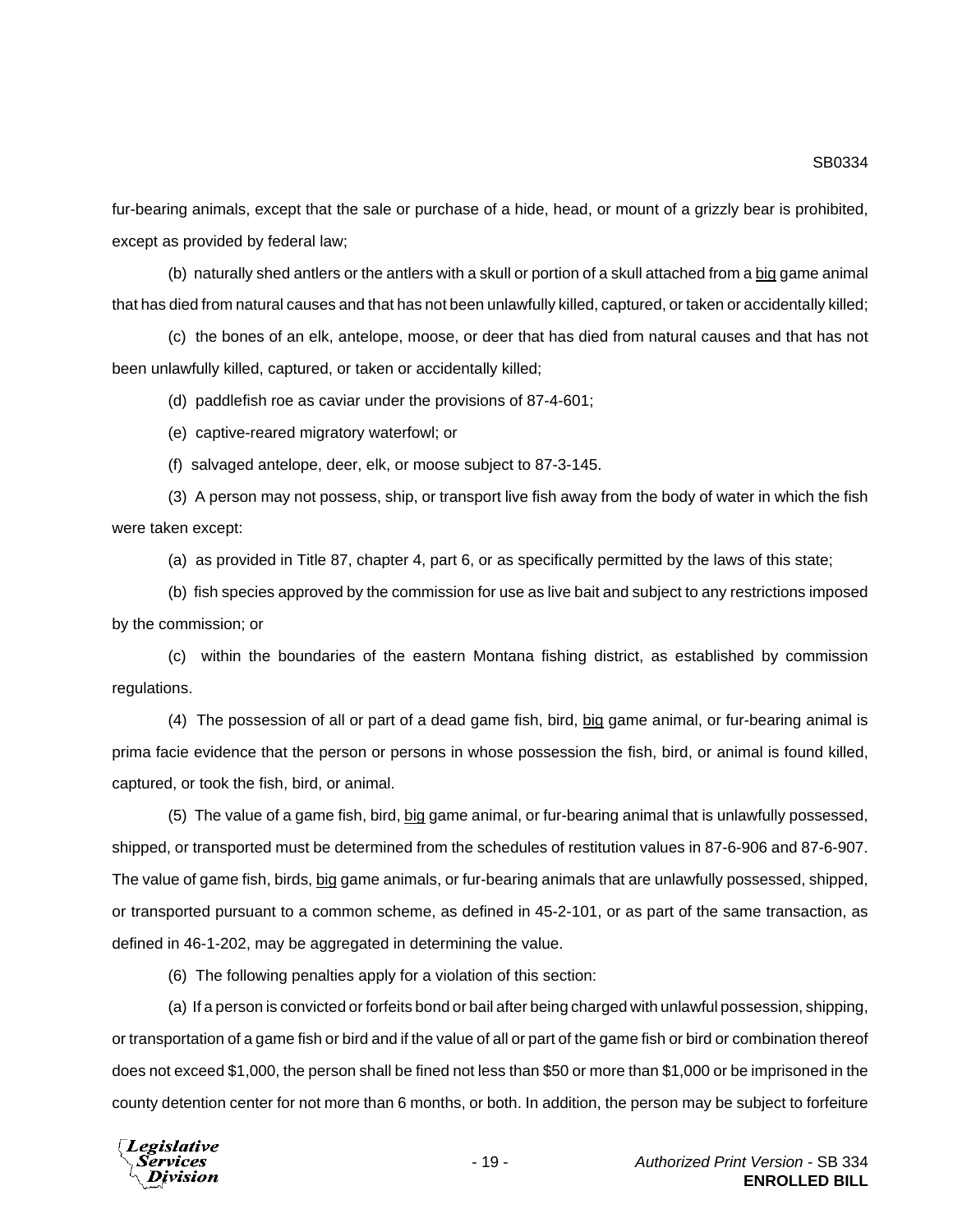of any current hunting, fishing, or trapping license issued by this state and the privilege to hunt, fish, or trap in this state or to use state lands, as defined in 77-1-101, for recreational purposes for a period of time set by the court.

(b) If a person is convicted or forfeits bond or bail after being charged with unlawful possession or transportation of a mountain sheep, moose, wild buffalo, caribou, mountain goat, black bear, or grizzly bear or any part of these animals and if the value of all or part of the animal or combination thereof does not exceed \$1,000, the person shall be fined not less than \$500 or more than \$2,000 or be imprisoned in the county detention center for not more than 6 months, or both. In addition, the person shall forfeit any current hunting, fishing, recreational use, or trapping license issued by this state and the privilege to hunt, fish, or trap in this state for 30 months from the date of conviction or forfeiture unless the court imposes a longer period.

(c) If a person is convicted or forfeits bond or bail after being charged with unlawful possession or transportation of a deer, antelope, elk, or mountain lion or any part of these animals and if the value of all or part of the animal or combination thereof does not exceed \$1,000, the person shall be fined not less than \$300 or more than \$1,000 or be imprisoned in the county detention center for not more than 6 months, or both. In addition, the person shall forfeit any current hunting, fishing, or trapping license issued by this state and the privilege to hunt, fish, or trap in this state for 24 months from the date of conviction or forfeiture unless the court imposes a longer period.

(d) If a person is convicted or forfeits bond or bail after being charged with unlawful shipping of a mountain sheep, moose, wild buffalo, caribou, mountain goat, black bear, grizzly bear, deer, antelope, elk, or mountain lion or any part of these animals and if the value of all or part of the animal or combination thereof does not exceed \$1,000, the person shall be fined not less than \$50 or more than \$1,000 or be imprisoned in the county detention center for not more than 6 months, or both. In addition, the person may be subject to forfeiture of any current hunting, fishing, or trapping license issued by this state and the privilege to hunt, fish, or trap in this state or to use state lands, as defined in 77-1-101, for recreational purposes for a period of time set by the court.

(e) If a person is convicted or forfeits bond or bail after being charged with unlawful possession, shipping, or transportation of a fur-bearing animal or pelt of a fur-bearing animal and if the value of all or part of the animal or combination thereof does not exceed \$1,000, the person shall be fined not less than \$100 or more than \$1,000 or be imprisoned in the county detention center for not more than 6 months, or both. In addition, the person shall forfeit any current hunting, fishing, or trapping license issued by this state and the privilege to hunt, fish, or trap in this state for 24 months from the date of conviction or forfeiture unless the court imposes a longer period, and

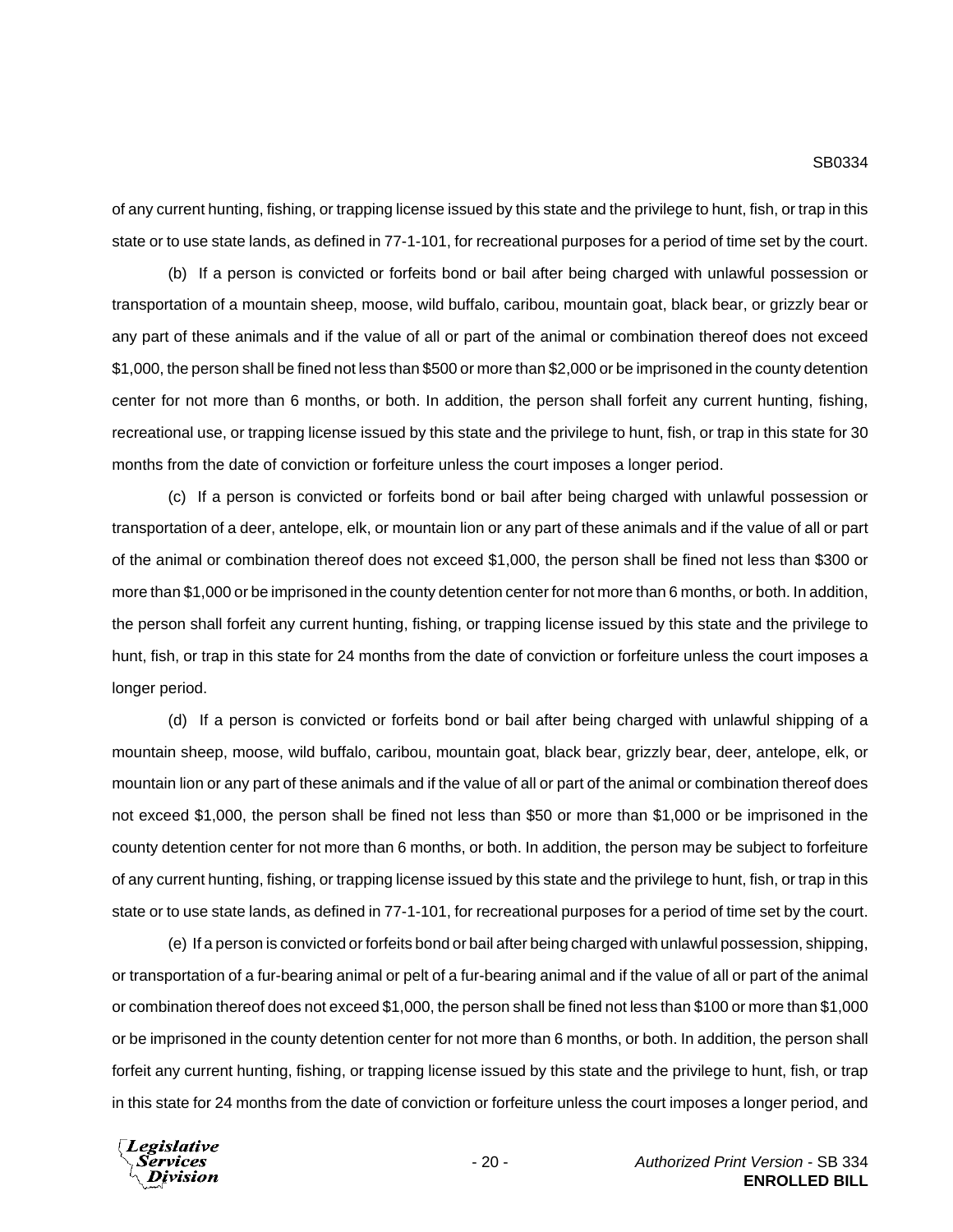any pelts possessed unlawfully must be confiscated.

(f) If a person is convicted under this section or forfeits bond or bail after being charged with a violation of this section and if the value of all or part of the game fish, bird, big game animal, or fur-bearing animal or combination thereof exceeds \$1,000, the person shall be fined not more than \$50,000 or be imprisoned in the state prison for a term not to exceed 5 years, or both. In addition, the person shall forfeit any current hunting, fishing, or trapping license or permit issued by this state and the privilege to hunt, fish, or trap in this state for not less than 3 years up to a revocation for life from the date of conviction.

(7) A person convicted of unlawful possession of more than double the legal bag limit may be subject to the additional penalties provided in 87-6-901.

(8) As used in this section:

(a) "lawfully killed, captured, or taken" means killed, captured, or taken in conformance with this title, the regulations adopted by the commission, and the rules adopted by the department under authority of this title; and

(b) "unlawfully killed, captured, or taken" means not lawfully killed, captured, or taken.

(9) A violation of this section may also result in an order to pay restitution pursuant to 87-6-905 through 87-6-907."

**Section 17.** Section 87-6-204, MCA, is amended to read:

**"87-6-204. Hunting or fishing during closed season.** (1) A person may not hunt or attempt to hunt:

(a) any big game animal or game bird or fish for or catch any fish during the closed season on any species of big game animal, game bird, or fish; or

(b) an upland game bird until the commission provides an open season on that upland game bird. The open season on mourning doves is restricted to the open season on upland game birds.

(2) A person convicted of a violation of this section shall be fined not less than \$50 or more than \$1,000 or be imprisoned in the county detention center for not more than 6 months, or both. In addition, the person, upon conviction or forfeiture of bond or bail, may be subject to forfeiture of any current hunting, fishing, or trapping license issued by this state and the privilege to hunt, fish, or trap in this state or to use state lands, as defined in 77-1-101, for recreational purposes for a period of time set by the court.

(3) A person convicted of hunting during a closed season may be subject to the additional penalties provided in 87-6-901 and 87-6-902."

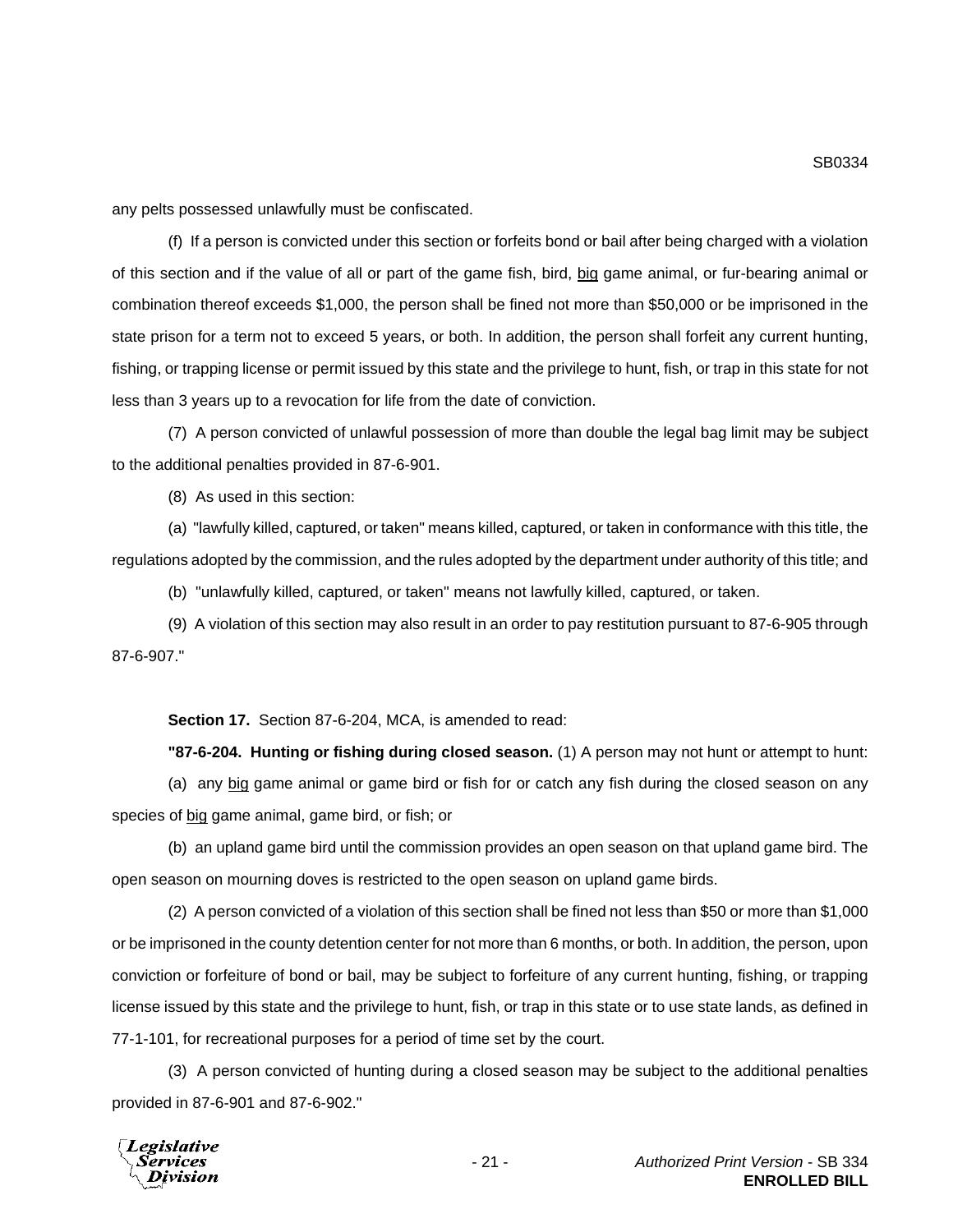**Section 18.** Section 87-6-205, MCA, is amended to read:

**"87-6-205. Waste of big game animal, game bird, or game fish.** (1) Except as provided in subsection (3), a person responsible for the death of any big game animal, game bird, or game fish suitable for food may not purposely or knowingly waste the game by:

(a) detaching or removing only the head, hide, antlers, tusks, or teeth or any or all of these parts from the carcass of a big game animal;

(b) transporting, hanging, or storing the carcass in a manner that renders it unfit for human consumption;

or

(c) abandoning the carcass of a big game animal or any portion of the carcass suitable for food in the field.

(2) A person in possession of a big game animal or big game animal parts, a game bird, or a game fish suitable for food may not purposely or knowingly waste the game by:

(a) transporting, storing, or hanging the animal, bird, or fish in a manner that renders it unfit for human consumption; or

(b) disposing of or abandoning any portion of the animal, bird, or fish that is suitable for food.

(3) A person responsible for the death of a mountain lion, except as provided in 87-6-106, may not abandon the head or hide in the field.

(4) A person responsible for the death of a grizzly bear wastes the game if the person abandons the head or hide or any parts required by department or commission regulation for scientific purposes pursuant to 87-3-131.

(5) For the purposes of this section, the meat of a grizzly bear or a black bear that is found to be infected with trichinosis is not considered to be suitable for food.

(6) A person convicted of a violation of this section may be fined not less than \$50 or more than \$1,000 or be imprisoned in the county jail for a term not to exceed 6 months, or both. In addition, the person, upon conviction or forfeiture of bond or bail, shall:

(a) forfeit any current hunting, fishing, or trapping license issued by this state and the privilege to hunt, fish, or trap in this state for 24 months from the date of conviction or forfeiture unless the court imposes a longer period; and

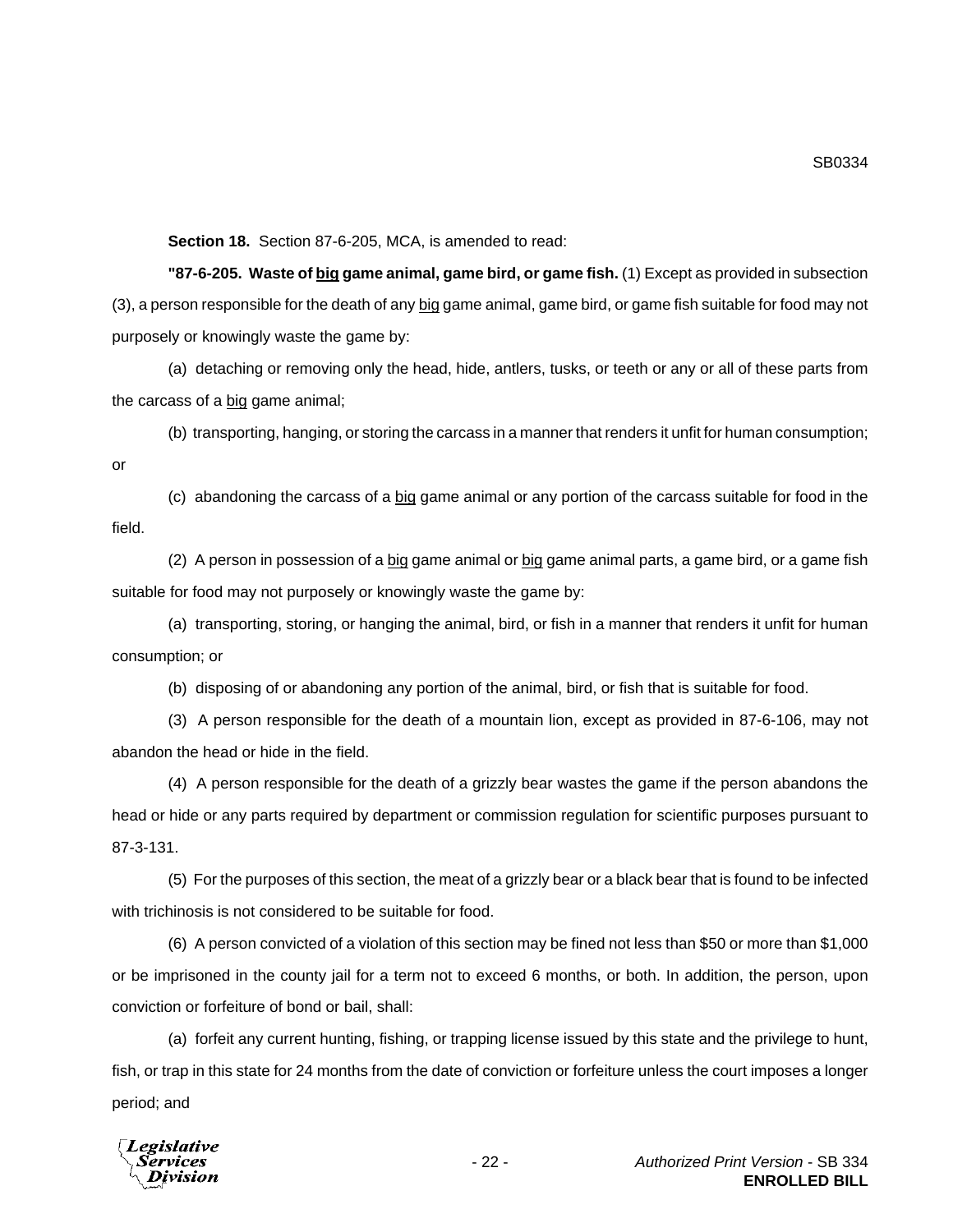(b) pay restitution pursuant to 87-6-905 through 87-6-907.

(7) A person convicted of waste of game by abandonment in the field may be subject to the additional penalties provided in 87-6-901."

**Section 19.** Section 87-6-206, MCA, is amended to read:

**"87-6-206. Unlawful sale of game fish, bird, or game animal<del>, or fur-bearing animal</del>. (1) A person** may not purposely or knowingly sell, purchase, or exchange all or part of any game fish, bird, or game animalor fur-bearing animal.

(2) The value of the game fish, bird, or game animal, or fur-bearing animal must be determined from the schedules of restitution values set out in 87-6-906 and 87-6-907. The value of game fish, birds, or game animalsor fur-bearing animals that are sold, purchased, or exchanged pursuant to a common scheme, as defined in 45-2-101, or as part of the same transaction, as defined in 46-1-202, may be aggregated in determining the value.

(3) This section does not prohibit the:

(a) sale, purchase, or exchange of hides, heads, or mounts of game fish, birds,  $or$  game animals,  $\sigma$ </u> fur-bearing animals that have been lawfully killed, captured, or taken, except that the sale or purchase of a hide, head, or mount of a grizzly bear is prohibited, except as provided by federal law;

(b) sale, purchase, or exchange of naturally shed antlers or the antlers with a skull or portion of a skull attached from a game animal that has died from natural causes and that has not been unlawfully killed, captured, or taken or accidentally killed;

(c) sale, purchase, or exchange of the bones of an elk, antelope, moose, or deer that has died from natural causes and that has not been unlawfully killed, captured, or taken or accidentally killed;

(d) donation, sale, purchase, or exchange of paddlefish roe as caviar under the provisions of 87-4-601;

or

(e) sale, purchase, or exchange of captive-reared migratory waterfowl.

(4) If a person is convicted or forfeits bond or bail after being charged with a violation of this section and if the value of all or part of the game fish, bird, or game animal<del>, or fur-bearing animal</del> or combination thereof does not exceed \$1,000, then the person shall be fined not less than \$50 or more than \$1,000 or be imprisoned in the county detention center for not more than 6 months, or both. In addition, the person may be subject to forfeiture of any current hunting, fishing, or trapping license or permit issued by this state and the privilege to hunt, fish, or

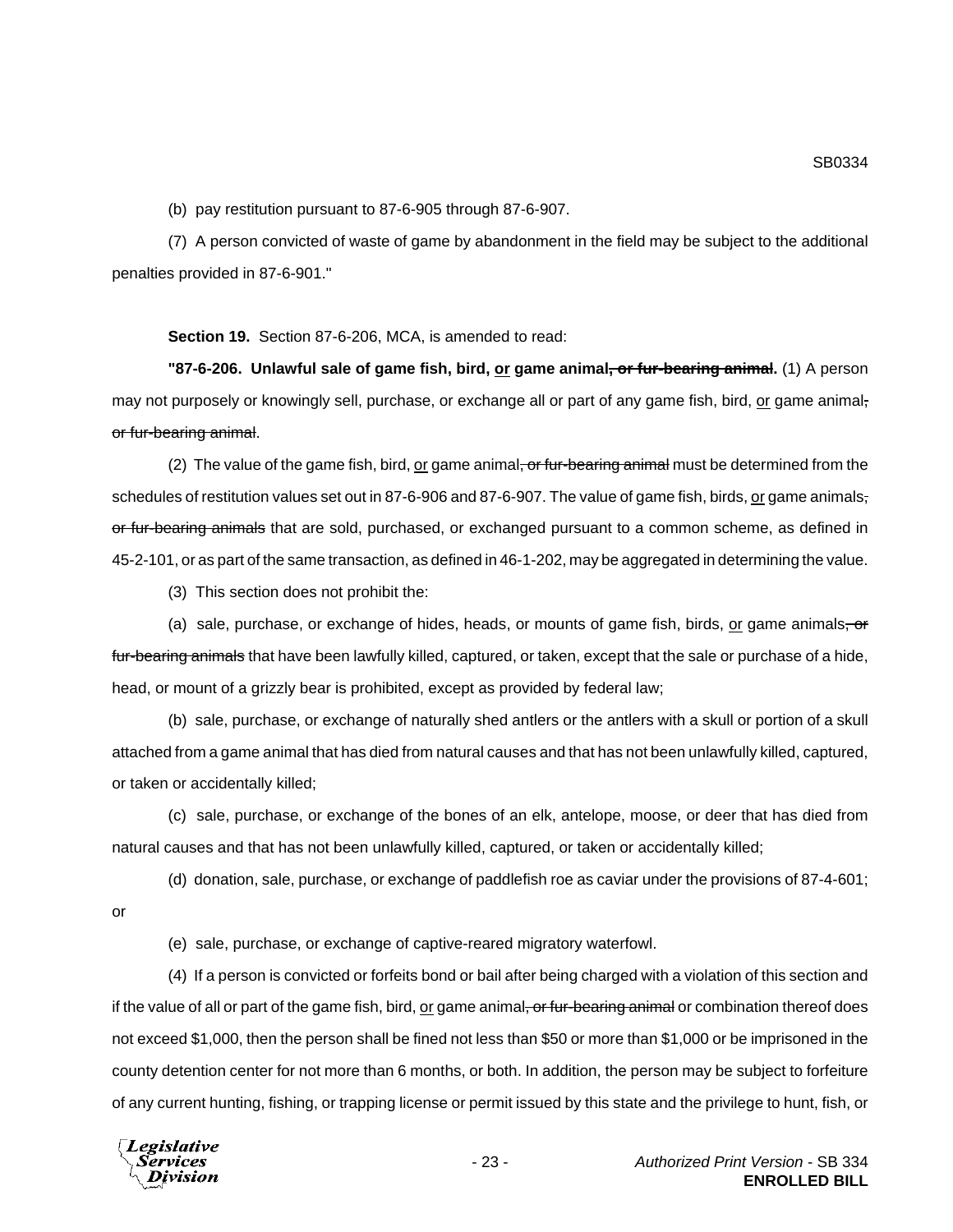trap in this state for a period set by the court.

(5) If a person is convicted or forfeits bond or bail after being charged with a violation of this section and if the value of all or part of the game fish, bird, or game animal, or fur-bearing animal or combination thereof exceeds \$1,000, then the person shall be fined not more than \$50,000 or be imprisoned in the state prison for not more than 5 years, or both. In addition, the person shall forfeit any current hunting, fishing, or trapping license or permit issued by this state and the privilege to hunt, fish, or trap in this state for not less than 3 years up to a revocation for life from the date of conviction.

(6) As used in this section:

(a) "lawfully killed, captured, or taken" means killed, captured, or taken in conformance with this title, the regulations adopted by the commission, and the rules adopted by the department under authority of this title; and

(b) "unlawfully killed, captured, or taken" means not lawfully killed, captured, or taken."

**Section 20.** Section 87-6-207, MCA, is amended to read:

**"87-6-207. Unlawful use of boat.** (1) A person may not use a powerboat, sailboat, or any boat under sail or any floating device towed by a powerboat, sailboat, or any boat under sail for the purpose of killing, capturing, taking, pursuing, concentrating, driving, or stirring up any upland game bird, big game animal, or fur-bearing animal.

(2) The following penalties apply for a violation of this section:

(a) Unless otherwise provided in this subsection (2), a person convicted of a violation of this section shall be fined not less than \$50 or more than \$1,000 or be imprisoned in the county detention center for not more than 6 months, or both. In addition, the person, upon conviction or forfeiture of bond or bail, may be subject to forfeiture of any current hunting, fishing, or trapping license issued by this state and the privilege to hunt, fish, or trap in this state or to use state lands, as defined in 77-1-101, for recreational purposes for a period of time set by the court.

(b) If a person is convicted or forfeits bond or bail after being charged with unlawful use of a boat to kill or take a mountain sheep, moose, wild buffalo, caribou, mountain goat, black bear, or grizzly bear, the person shall be fined not less than \$500 or more than \$2,000 or be imprisoned in the county detention center for not more than 6 months, or both. In addition, the person shall forfeit any current hunting, fishing, recreational use, or trapping license issued by this state and the privilege to hunt, fish, or trap in this state for 30 months from the date of conviction or forfeiture unless the court imposes a longer period.

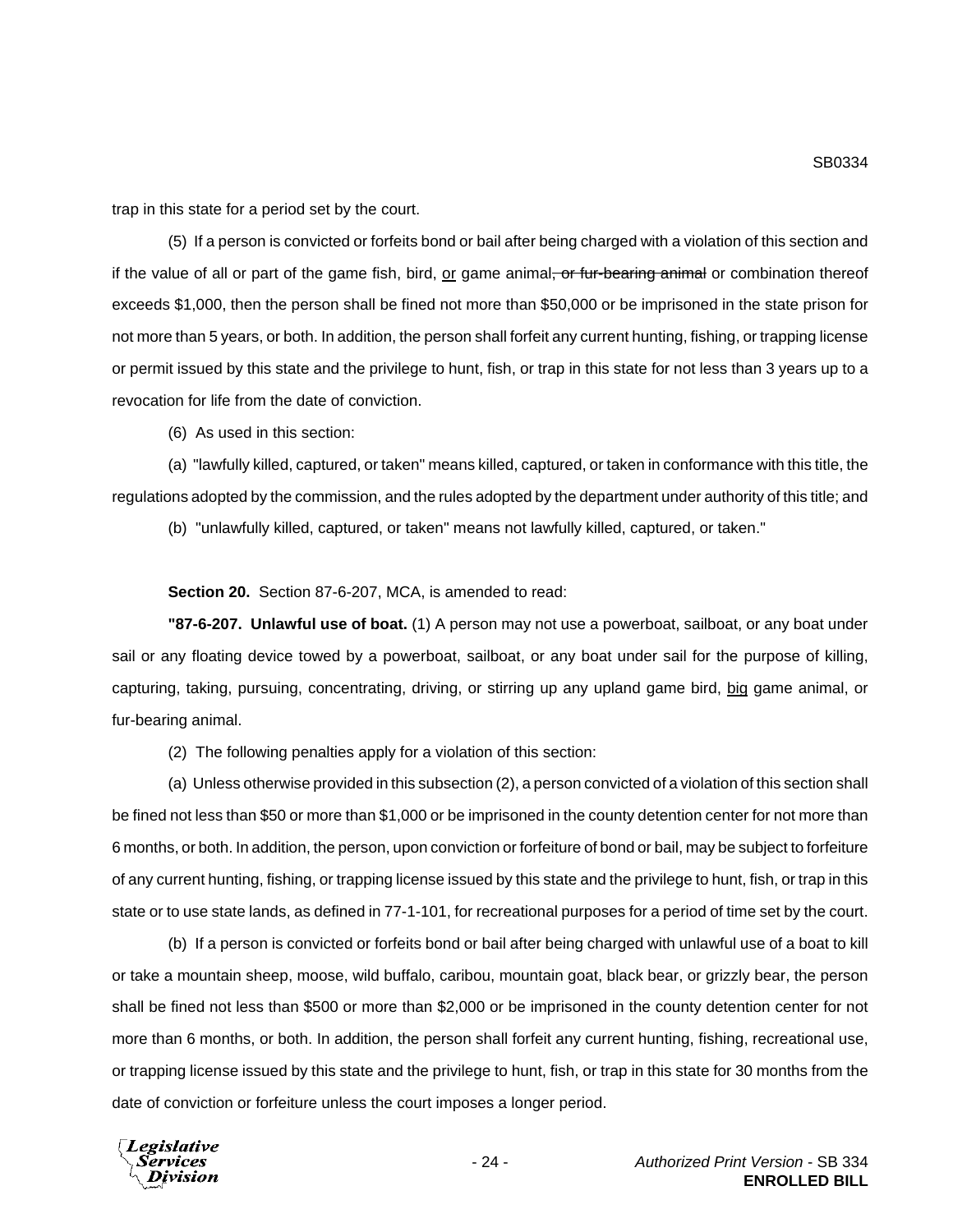(c) If a person is convicted or forfeits bond or bail after being charged with unlawful use of a boat to kill or take a deer, antelope, elk, or mountain lion, the person shall be fined not less than \$300 or more than \$1,000 or be imprisoned in the county detention center for not more than 6 months, or both. In addition, the person shall forfeit any current hunting, fishing, recreational use, or trapping license issued by this state and the privilege to hunt, fish, or trap in this state for 24 months from the date of conviction or forfeiture unless the court imposes a longer period.

(d) If a person is convicted or forfeits bond or bail after being charged with unlawful use of a boat to kill or take a fur-bearing animal, the person shall be fined not less than \$100 or more than \$1,000 or be imprisoned in the county detention center for not more than 6 months, or both. In addition, the person shall forfeit any current hunting, fishing, recreational use, or trapping license issued by this state and the privilege to hunt, fish, or trap in this state for 24 months from the date of conviction or forfeiture unless the court imposes a longer period, and any pelts possessed unlawfully must be confiscated."

**Section 21.** Section 87-6-208, MCA, is amended to read:

**"87-6-208. Unlawful use of aircraft.** (1) Except as provided in 87-3-126, a person may not:

(a) kill, take, or shoot at any game bird, game animal, or fur-bearing animal from an aircraft, including a helicopter;

(b) use an aircraft, including a helicopter:

(i) to locate any big game animal for the purpose of hunting that animal during the same hunting day after the person has been airborne; or

(ii) for the purpose of concentrating, pursuing, driving, rallying, or stirring up any game bird, migratory bird, game animal<del>, or fur-bearing animal</del>; or

(c) if in an aircraft, including a helicopter, spot or locate any big game animal or fur-bearing animal and communicate the location of the big game animal or fur-bearing animal to any person:

(i) on the ground by means of any air-to-ground communication signal or other device as an aid to hunting or pursuing wildlife; or

(ii) within the same hunting day after being airborne.

(2) Unless permitted by the department, a person may not use an aircraft, including a helicopter, for hunting purposes within the boundaries of a national forest except when cargo or persons are loaded and



- 25 - *Authorized Print Version* - SB 334 **ENROLLED BILL**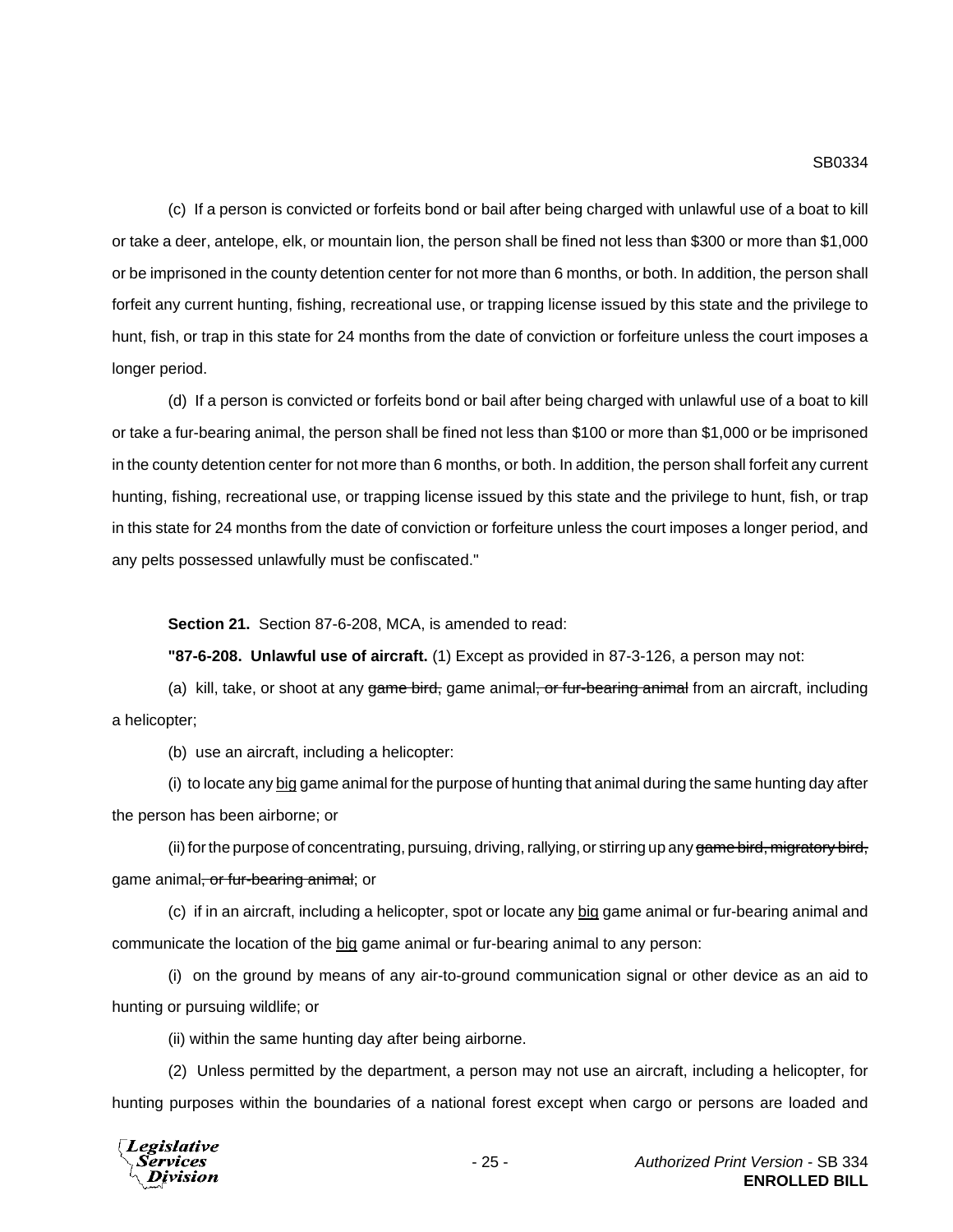unloaded at federal aviation agency approved airports, aircraft landing fields, or heliports that have been established on private property or that have been established by any federal, state, county, or municipal governmental body. Hunting purposes include the transportation of hunters or wildlife and hunting equipment and supplies. The provisions of this subsection do not apply:

- (a) during emergency situations;
- (b) when search and rescue operations are being conducted; or
- (c) for predator control as permitted by the department of livestock.
- (3) The following penalties apply for a violation of this section:

(a) Unless otherwise provided in this subsection (3), a person convicted of a violation of this section shall be fined not less than \$300 or more than \$1,000 or be imprisoned in the county detention center for not more than 6 months, or both. In addition, the person, upon conviction or forfeiture of bond or bail, may be subject to forfeiture of any current hunting, fishing, or trapping license issued by this state and the privilege to hunt, fish, or trap in this state or to use state lands, as defined in 77-1-101, for recreational purposes for a period of time set by the court.

(b) If a person is convicted or forfeits bond or bail after being charged with unlawful use of an aircraft to kill or take a deer, elk, antelope, mountain lion, mountain sheep, moose, wild buffalo, caribou, mountain goat, black bear, or grizzly bear, the person shall be fined not less than \$500 or more than \$2,000 or be imprisoned in the county detention center for not more than 6 months, or both. In addition, the person shall forfeit any current hunting, fishing, recreational use, or trapping license issued by this state and the privilege to hunt, fish, or trap in this state for 30 months from the date of conviction or forfeiture unless the court imposes a longer period.

(c) If a person is convicted or forfeits bond or bail after being charged with unlawful use of an aircraft to kill or take a fur-bearing animal, the person shall be fined not less than \$100 or more than \$1,000 or be imprisoned in the county detention center for not more than 6 months, or both. In addition, the person shall forfeit any current hunting, fishing, recreational use, or trapping license issued by this state and the privilege to hunt, fish, or trap in this state for 24 months from the date of conviction or forfeiture unless the court imposes a longer period, and any pelts possessed unlawfully must be confiscated."

**Section 22.** Section 87-6-214, MCA, is amended to read:

**"87-6-214. Unlawful contest or prize.** (1) (a) Except as provided in subsections (1)(b) and (1)(c), a person, firm, or club may not offer or give a prize, gift, or anything of value in connection with or as a bag limit

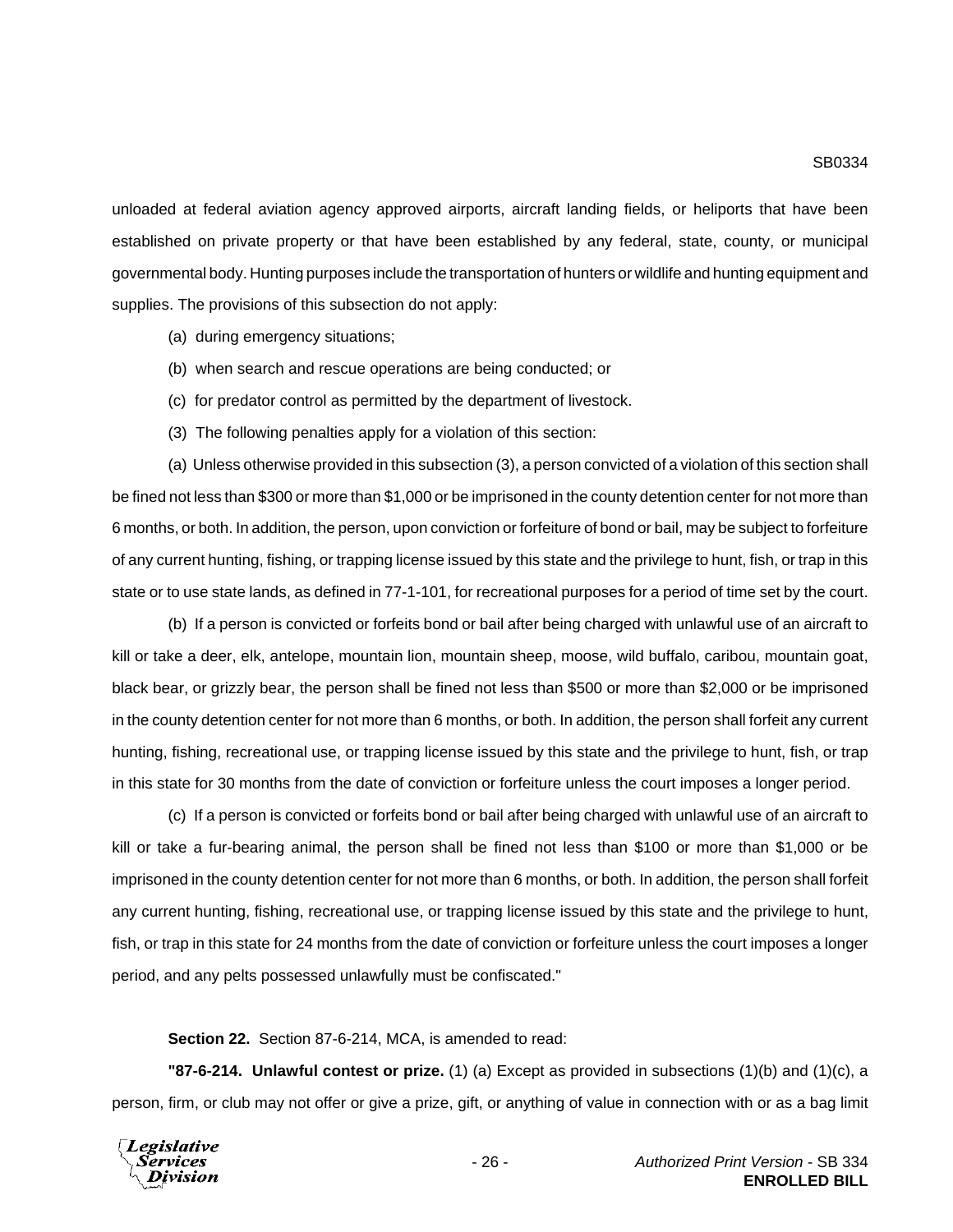prize for the taking, capturing, killing, or in any manner acquiring any game, fowl, or fur-bearing, fowl, or fur-bearing animal or any bird or animal protected by law.

(b) A prize may be awarded for any one game bird or fur-bearing animal on the basis of size, quality, or rarity.

(c) A person may conduct or sponsor a contest for which the monetary prize, certificate, or award does not exceed \$50 for a person who kills a big game animal possessing the largest antlers or horns, carrying the greatest weight, or having the longest body or any similar contest based upon the size or weight of a big game animal or part of a big game animal. The monetary restriction provided in this subsection (1)(c) does not apply to recognition given by a nationally established and recognized Boone and Crockett trophy institute.

(2) A person convicted of a violation of this section shall be fined not less than \$50 or more than \$1,000 or be imprisoned in the county detention center for not more than 6 months, or both. In addition, the person, upon conviction or forfeiture of bond or bail, may be subject to forfeiture of any current hunting, fishing, or trapping license issued by this state and the privilege to hunt, fish, or trap in this state or to use state lands, as defined in 77-1-101, for recreational purposes for a period of time set by the court."

**Section 23.** Section 87-6-215, MCA, is amended to read:

**"87-6-215. Harassment.** (1) (a) A person may not:

(i) intentionally interfere with the lawful taking of a wild animal or fishing by another;

(ii) with intent to prevent or hinder its lawful taking or its capture, disturb a wild animal or engage in an activity or place in its way any object or substance that will tend to disturb or otherwise affect the behavior of a wild animal; or

(iii) disturb an individual engaged in the lawful taking of a wild animal or fishing with intent to prevent the taking of the animal or the capture of the fish.

(b) This subsection (1) does not:

(i) prohibit a landowner or lessee from taking reasonable measures to prevent imminent danger to domestic livestock and equipment; or

(ii) prohibit or curtail normal landowner operations or lawful uses of water.

(2) A person convicted of a violation of this section shall be fined not more than \$500 or be imprisoned for not more than 30 days, or both. A person convicted of a second or subsequent violation shall be fined not

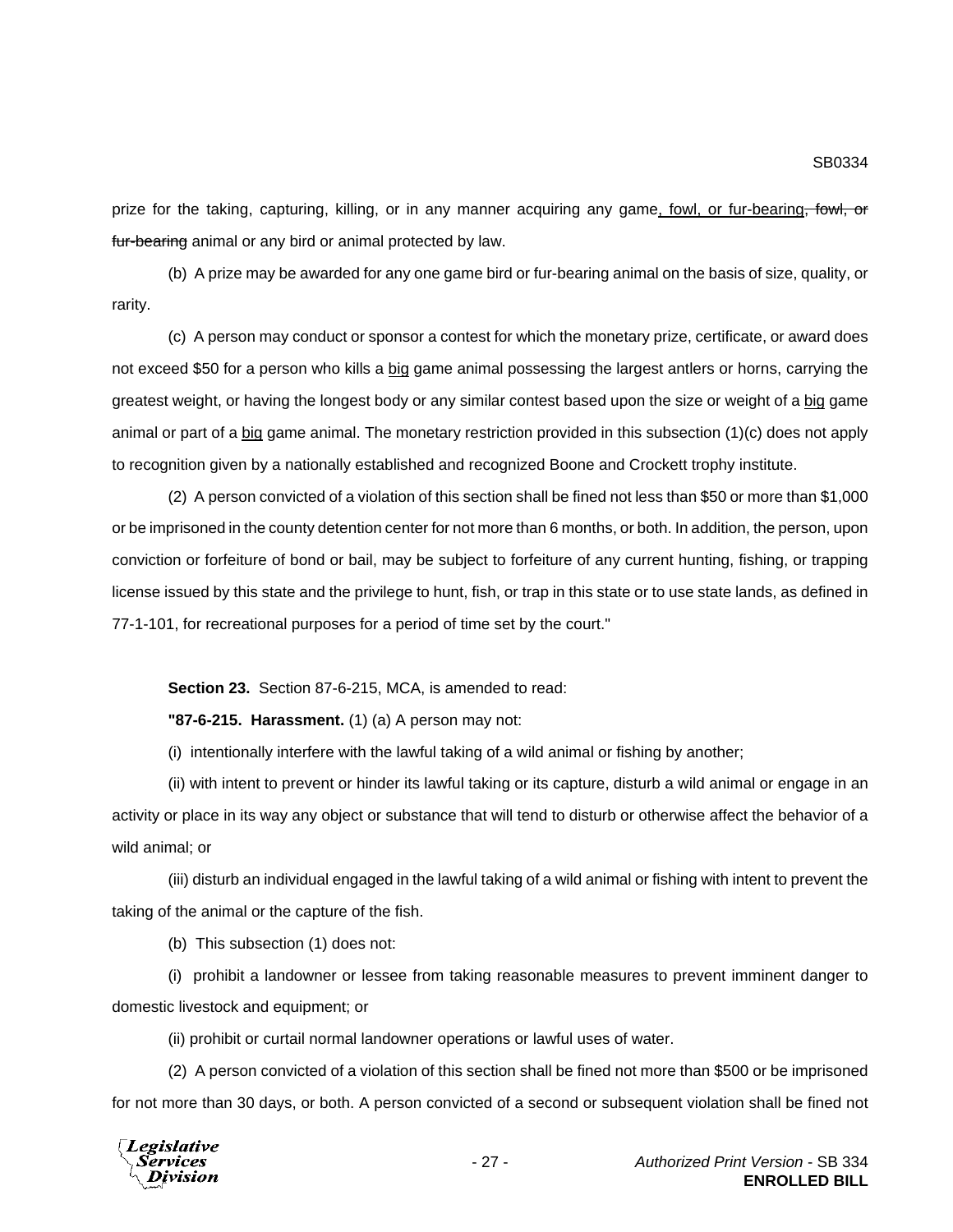more than \$1,000 or be imprisoned for not more than 1 year, or both.

(3) A court of general jurisdiction may enjoin conduct in violation of this section upon petition by a person affected or who reasonably may be affected by that conduct and upon a showing that the conduct is threatened or that it has occurred on a particular premises in the past and that it is not unreasonable to expect that under similar circumstances it will be repeated.

(4) As used in this section:

(a) "fishing" means the lawful means of fishing as described in 87-6-501;

(b) "taking" means the pursuit, hunting, trapping, shooting, or killing of a wild animal on land upon which the affected person has the right or privilege to pursue, hunt, trap, shoot, or kill the wild animal; and

(c) "wild animal" means a game animal, migratory game bird, upland game bird, fur-bearing animal, predatory animal, or fish."

**Section 24.** Section 87-6-301, MCA, is amended to read:

**"87-6-301. Hunting, fishing, or trapping without license.** (1) Except as provided in 87-2-311 and subsection (2) of this section, a person may not:

(a) hunt or trap or attempt to hunt or trap any game animal<del>, game bird, or fur-bearing animal</del> or fish for any fish within this state or possess within this state any game animal, game bird, fur-bearing animal, game fish, or parts of those animals or birds except as provided by law or as provided by the department;

(b) hunt or trap or attempt to hunt or trap any game animal, game bird, or fur-bearing animal or fish for any fish, except at the places and during the periods and in the manner established by law or as prescribed by the department;

(c) hunt or trap or attempt to hunt or trap any game animal, game bird, or fur-bearing animal or fish for any fish within this state or possess, sell, purchase, ship, or reship any imported or other fur-bearing animal or parts of fur-bearing animals without first having obtained a proper and valid license or permit from the department to do so;

(d) trap or attempt to trap predatory animals or nongame wildlife without a license, as prescribed in 87-2-603, if that person is not a resident; or

(e) hunt migratory game birds without first having obtained a valid migratory game bird license from the department if the person is 16 years of age or older.

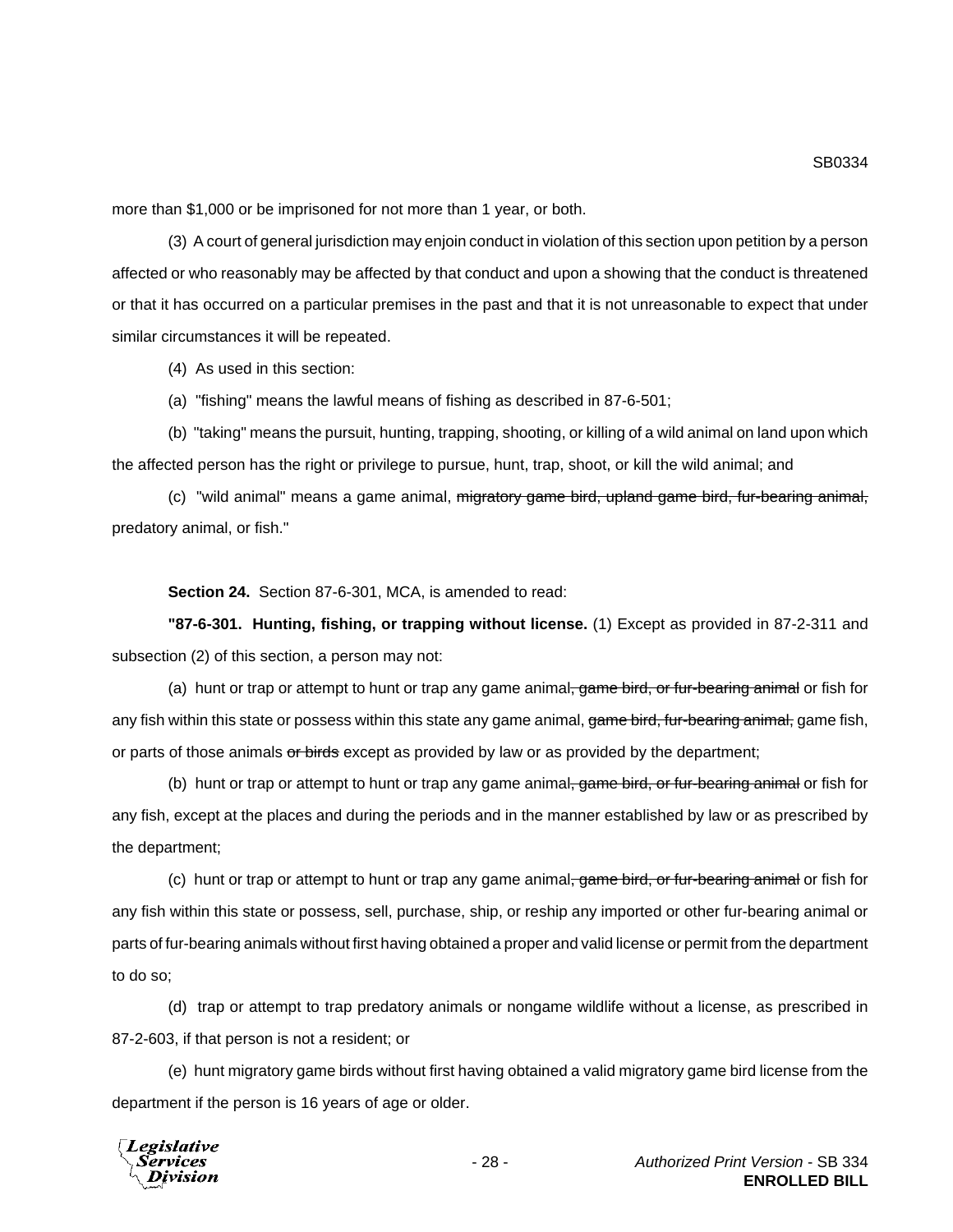(2) The provisions of this section do not require a person who accompanies a licensed disabled hunter, as authorized under 87-2-803(4), to be licensed in order to kill or attempt to kill a big game animal that has been wounded by a disabled hunter when the disabled hunter is unable to pursue and kill the wounded big game animal. However, the person must meet the qualifications for a license in the person's state of residence.

(3) A person convicted of a violation of this section shall be fined not less than \$50 or more than \$1,000 or be imprisoned in the county detention center for not more than 6 months, or both. In addition, the person, upon conviction or forfeiture of bond or bail, may be subject to forfeiture of any current hunting, fishing, or trapping license issued by this state and the privilege to hunt, fish, or trap in this state or to use state lands, as defined in 77-1-101, for recreational purposes for a period of time set by the court.

(4) A person convicted of hunting without a license may be subject to the additional penalties provided in 87-6-901 and 87-6-902.

(5) A violation of this section may also result in an order to pay restitution pursuant to 87-6-905 through 87-6-907."

**Section 25.** Section 87-6-304, MCA, is amended to read:

**"87-6-304. License, permit, or tag offenses.** (1) A person may not apply for, purchase, or possess more than one license, permit, or tag of any one class or more than one special license for any one species listed in 87-2-701. This provision does not apply to Class B-4 or Class B-5 licenses or to licenses issued under 87-2-104(2) for game management purposes. However, when more than one license, permit, or tag is authorized by the commission, a person may not apply for, purchase, or possess more licenses, permits, or tags than are authorized.

(2) The holder of a replacement license, permit, or tag may not make the replacement license, permit, or tag available for use by another person.

(3) Except as provided in 87-6-305(2), a person to whom a license or permit has been issued may not fish, hunt for any game bird or big game animal, or attempt to hunt for any fur-bearing animal in this state unless the person is carrying the required license or permit at the time.

(4) A person may not refuse to exhibit a license or permit and the identification used in purchasing a license or permit for inspection to a warden or other officer requesting to see it.

(5) A person may not at any time alter or change a license in any material manner or loan or transfer any

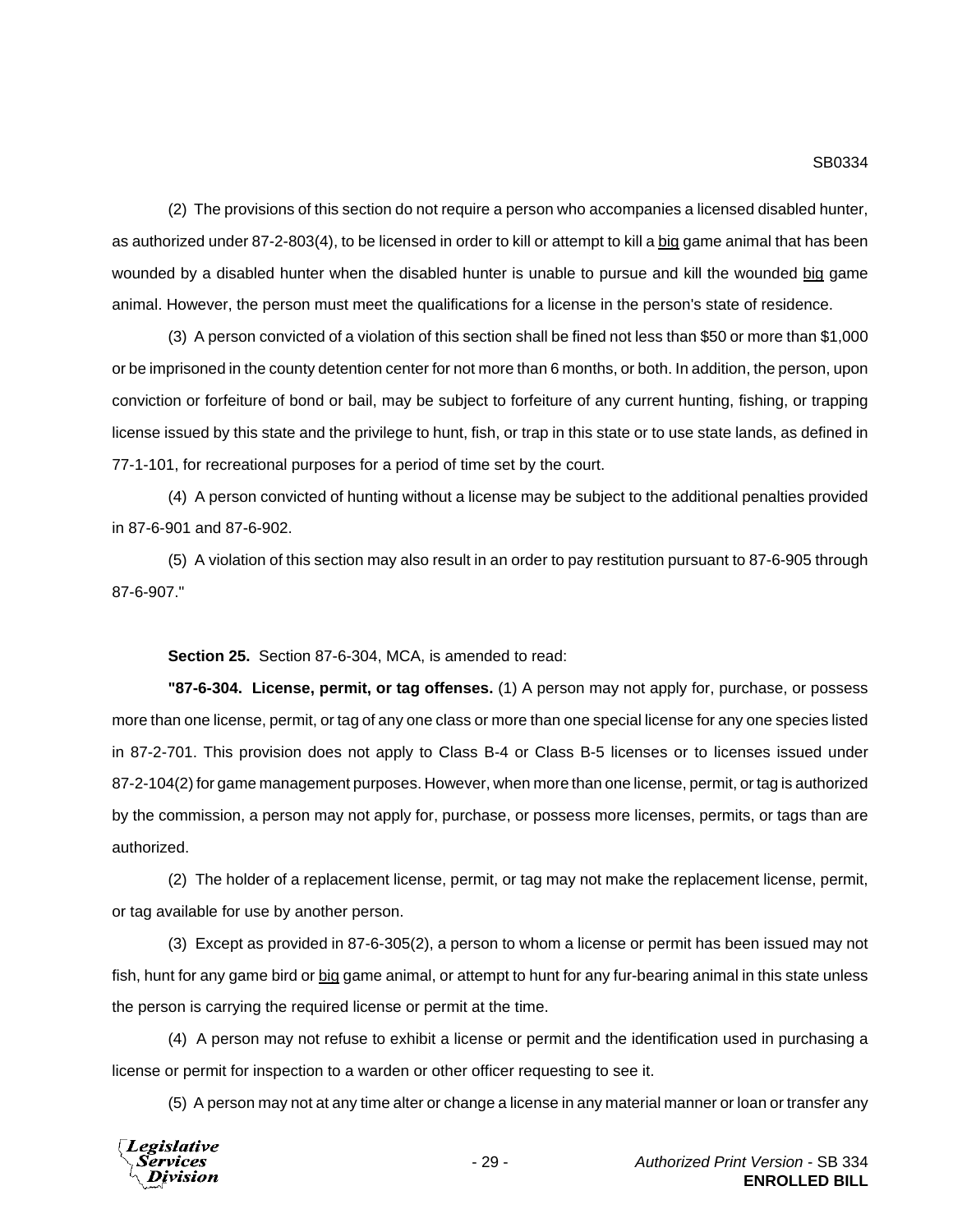license to another person. A person other than the person to whom a license is issued may not use the license. A person may not attach the person's license to a big game animal killed by another person.

(6) A person convicted of a violation of this section shall be fined not less than \$50 or more than \$1,000 or be imprisoned in the county detention center for not more than 6 months, or both. In addition, the person, upon conviction or forfeiture of bond or bail, may be subject to forfeiture of any current hunting, fishing, or trapping license issued by this state and the privilege to hunt, fish, or trap in this state or to use state lands, as defined in 77-1-101, for recreational purposes for a period of time set by the court."

**Section 26.** Section 87-6-305, MCA, is amended to read:

**"87-6-305. Unlawful possession of hunting or fishing license or permit.** (1) Except as provided in subsection (2), a person commits the offense of unlawful possession of a hunting or fishing license or permit if the person knowingly carries or has physical control over a valid and unused:

(a) hunting license or permit issued to another person while in any location that the species to be hunted may inhabit;

(b) resident hunting license or permit or resident fishing license or permit issued to a nonresident; or

(c) hunting license or permit or fishing license or permit that was issued in violation of applicable law or rule.

(2) The prohibition in subsection (1) does not apply:

(a) to a person who is carrying or has physical control over a license or permit issued to that person's spouse or to any minor when the spouse or minor is hunting with that person; and

(b) when a properly obtained and validated license or permit is attached to a lawfully killed big game animal.

(3) Except as provided in subsection (4), a person who violates this section shall be fined not less than \$50 or more than \$1,000 or be imprisoned in the county detention center for not more than 6 months, or both. In addition, the person, upon conviction or forfeiture of bond or bail, may be subject to forfeiture of any current hunting, fishing, or trapping license issued by this state and the privilege to hunt, fish, or trap in this state or to use state lands, as defined in 77-1-101, for recreational purposes for a period of time set by the court.

(4) A person who violates this section while engaged in a commercial activity, such as taxidermy, meat processing, outfitting, or guiding by carrying or having physical control over three or more hunting licenses that

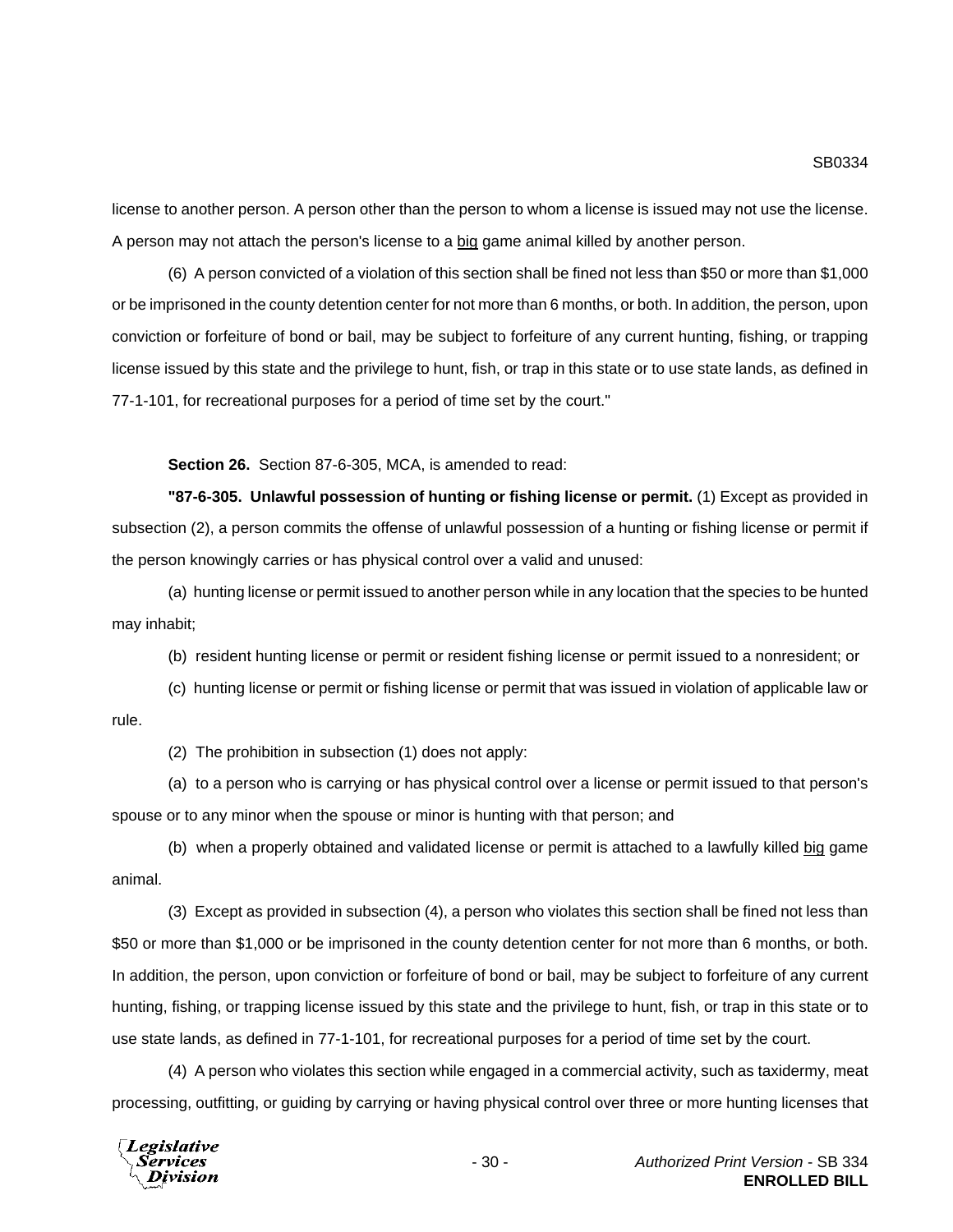are issued to another person or persons and that are used or intended to be used on game animals not taken by the person or persons to whom the licenses were issued or by knowingly carrying, having physical control of, or selling two or more licenses or permits that were issued in violation of applicable law or rule is guilty of a felony and upon conviction shall be fined not more than \$50,000 or be imprisoned in the state prison for not more than 5 years, or both. In addition, the person shall forfeit any current hunting, fishing, or trapping license or permit issued by this state and lose the privilege to hunt, fish, or trap in this state for not less than 3 years up to a revocation for life from the date of conviction."

#### **Section 27.** Section 87-6-401, MCA, is amended to read:

#### **"87-6-401. Unlawful use of equipment while hunting.** (1) A person may not:

(a) hunt or attempt to hunt any big game animal or game bird by the aid or with the use of any snare, except as allowed in 87-3-127 and 87-3-128, set gun, projected artificial light, trap, salt lick, or bait;

(b) use any recorded or electrically amplified bird or animal calls or sounds or recorded or electrically amplified imitations of bird or animal calls or sounds to assist in the hunting, taking, killing, or capturing of wildlife except for predatory animals, wolves, and those birds not protected by state or federal law;

(c) while hunting, take into a field or forest or have in the person's possession any device or mechanism devised to silence, muffle, or minimize the report of any firearm, whether the device or mechanism is operated from or attached to any firearm;

(d) while hunting, possess any electronic motion-tracking device or mechanism, as defined by commission rule, that is designed to track the motion of a big game animal and relay information on the animal's movement to the hunter. A radio-tracking collar attached to a dog that is used by a hunter engaged in lawful hunting activities is not considered a motion-tracking device or mechanism for purposes of this subsection (1)(d).

(e) while hunting, use archery equipment that has been prohibited by rule of the commission;

(f) use a shotgun to hunt deer or elk except with weapon type and loads as specified by the department;

(g) use a rifle to hunt or shoot upland game birds unless the use of rifles is permitted by the department. This does not prohibit the shooting of wild waterfowl from blinds over decoys with a shotgun only, not larger than a number 10 gauge, fired from the shoulder.

(h) use a rifle to hunt or shoot wild turkey during the spring wild turkey season.

(2) A person convicted of a violation of this section shall be fined not less than \$50 or more than \$1,000



- 31 - *Authorized Print Version* - SB 334 **ENROLLED BILL**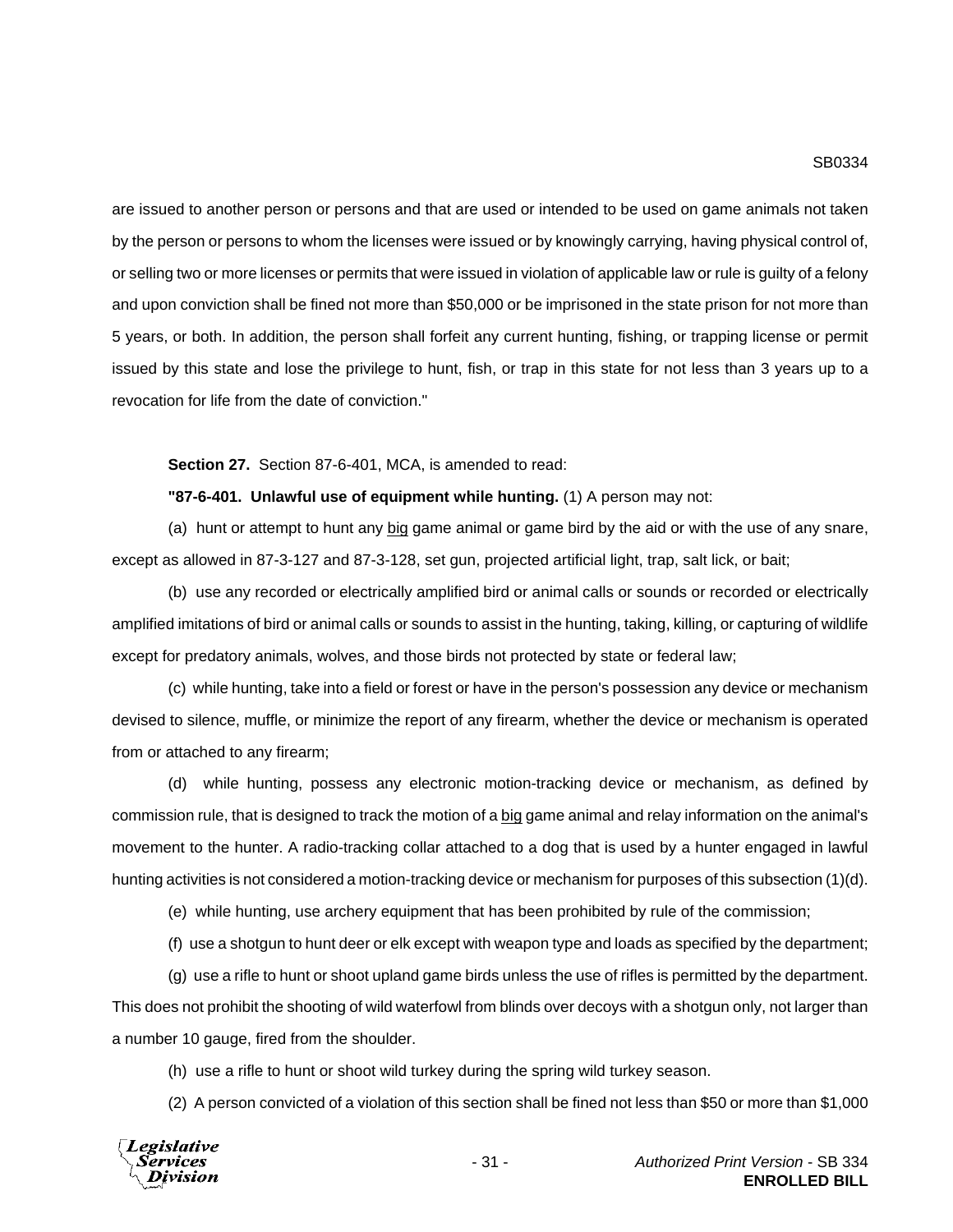or be imprisoned in the county detention center for not more than 6 months, or both. In addition, the person, upon conviction or forfeiture of bond or bail, may be subject to forfeiture of any current hunting, fishing, or trapping license issued by this state and the privilege to hunt, fish, or trap in this state or to use state lands, as defined in 77-1-101, for recreational purposes for a period of time set by the court.

(3) A person convicted of hunting while using projected artificial light as described in subsection (1)(a) may be subject to the additional penalties provided in 87-6-901 and 87-6-902.

(4) A violation of this section may also result in an order to pay restitution pursuant to 87-6-905 through 87-6-907."

**Section 28.** Section 87-6-403, MCA, is amended to read:

**"87-6-403. Unlawful hunting from public highway.** (1) Except as provided in 87-2-803(4), a person may not hunt or attempt to hunt any big game animal or game bird on, from, or across any public highway or the shoulder, berm, or barrow pit right-of-way of any public highway, as defined in 61-1-101, in the state.

(2) A person convicted of a violation of this section shall be fined not less than \$50 or more than \$1,000 or be imprisoned in the county detention center for not more than 6 months, or both. In addition, the person, upon conviction or forfeiture of bond or bail, may be subject to forfeiture of any current hunting, fishing, or trapping license issued by this state and the privilege to hunt, fish, or trap in this state or to use state lands, as defined in 77-1-101, for recreational purposes for a period of time set by the court.

(3) A violation of this section may also result in an order to pay restitution pursuant to 87-6-905 through 87-6-907."

**Section 29.** Section 87-6-404, MCA, is amended to read:

**"87-6-404. Unlawful use of dog while hunting.** (1) Except as provided in subsections (3) through (6), a person may not:

(a) chase any big game animal or fur-bearing animal with a dog; or

(b) purposely, knowingly, or negligently permit a dog to chase, stalk, pursue, attack, or kill a hooved game animal. If the dog is not under the control of an adult at the time of the violation, the owner of the dog is personally responsible. A defense that the dog was allowed to run at large by another person is not allowable unless it is shown that at the time of the violation, the dog was running at large without the consent of the owner

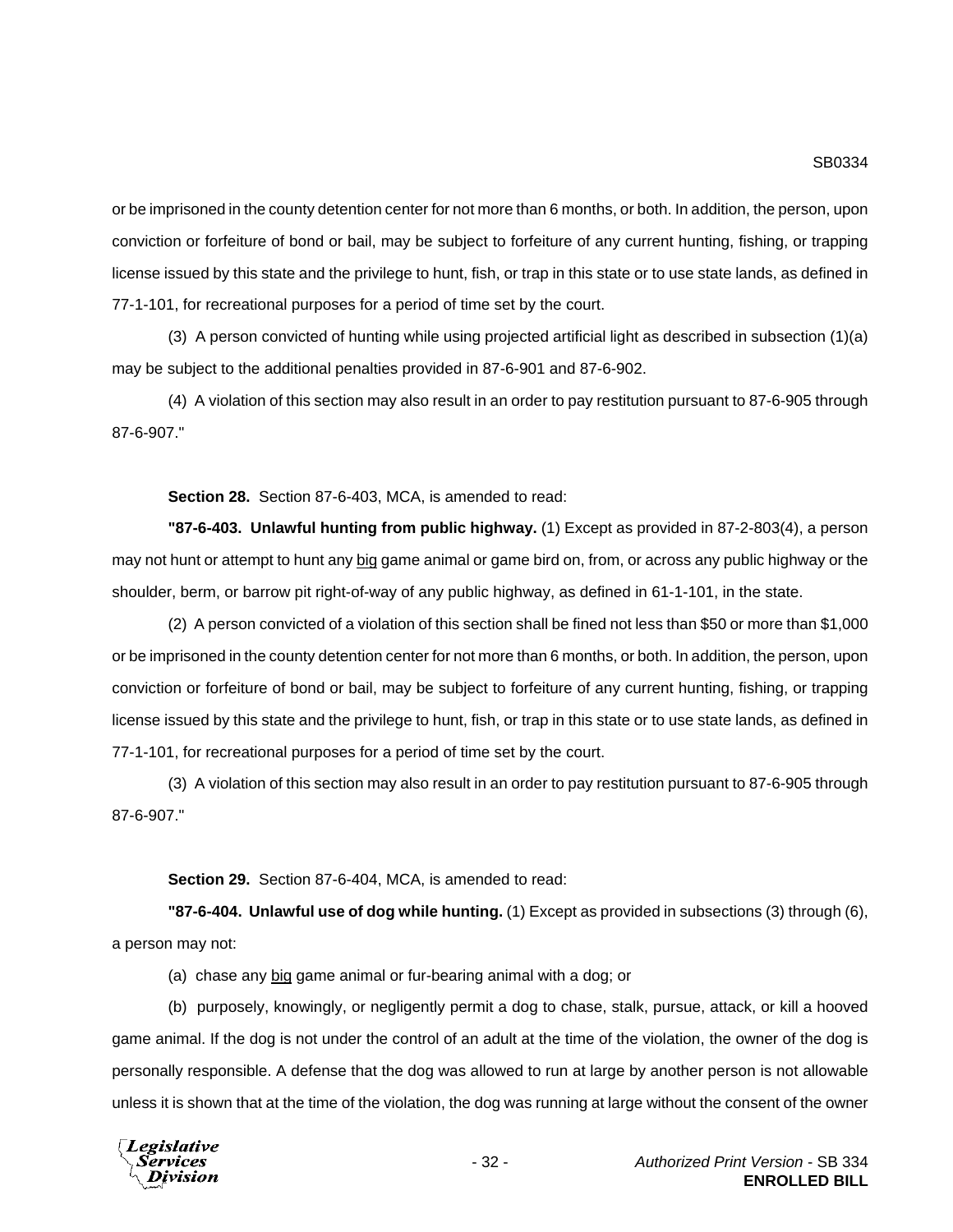and that the owner took reasonable precautions to prevent the dog from running at large.

(2) Except as provided in subsection (3)(d), a peace officer, game warden, or other person authorized to enforce the Montana fish and game laws who witnesses a dog chasing, stalking, pursuing, attacking, or killing a hooved game animal may destroy that dog on public land or on private land at the request of the landowner without criminal or civil liability.

(3) A person may:

(a) take game birds during the appropriate open season with the aid of a dog;

(b) hunt mountain lions during the winter open season, as established by the commission, with the aid of a dog or dogs;

(c) hunt bobcats during the trapping season, as established by the commission, with the aid of a dog or dogs; and

(d) use trained or controlled dogs to chase or herd away big game animals or fur-bearing animals to protect humans, lawns, gardens, livestock, or agricultural products, including growing crops and stored hay and grain. The dog may not be destroyed pursuant to subsection (2).

(4) A resident who possesses a Class D-3 resident hound training license may pursue mountain lions and bobcats with a dog or dogs during a training season from December 2 of each year to April 14 of the following year.

(5) (a) A person with a valid hunting license issued pursuant to Title 87, chapter 2, may use a dog to track a wounded big game animal during an appropriate open season. Any person using a dog in this manner:

(i) shall maintain physical control of the dog at all times by means of a maximum 50-foot lead attached to the dog's collar or harness;

(ii) during the general season, whether handling or accompanying the dog, shall wear hunter orange material pursuant to 87-6-414;

(iii) may carry any weapon allowed by law;

(iv) may dispose of the wounded big game animal using any weapon allowed by the valid hunting license; and

(v) shall immediately tag an animal that has been reduced to possession in accordance with 87-6-411.

(b) Dog handlers tracking a wounded big game animal with a dog are exempt from licensing requirements under Title 87, chapter 2, as long as they are accompanied by the licensed hunter who wounded

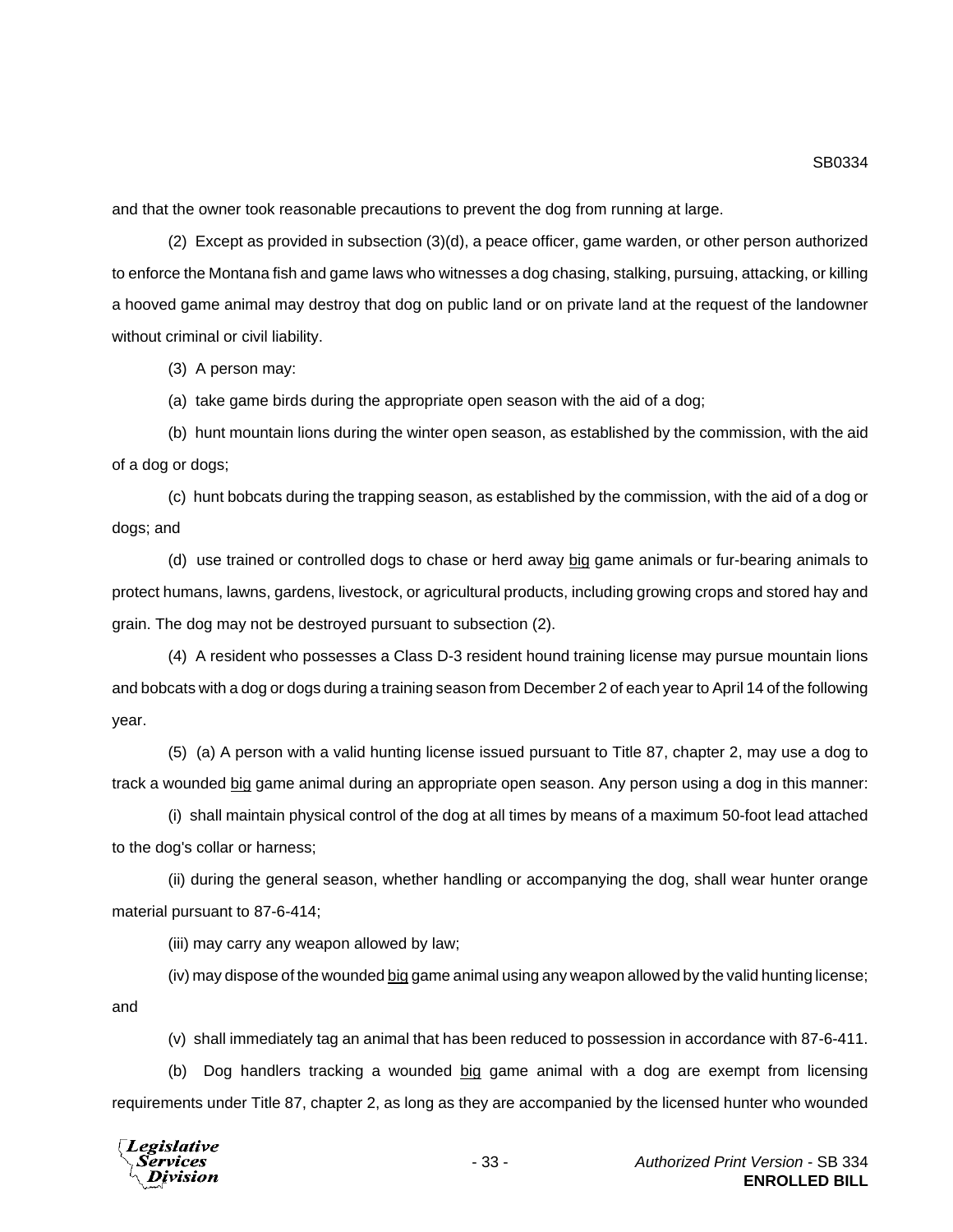the big game animal.

(6) Any person or association organized for the protection of game may run field trials at any time upon obtaining written permission from the director.

(7) A person convicted of a violation of this section shall be fined not less than \$50 or more than \$1,000 or be imprisoned in the county detention center for not more than 6 months, or both. In addition, the person, upon conviction or forfeiture of bond or bail, may be subject to forfeiture of any current hunting, fishing, or trapping license issued by this state and the privilege to hunt, fish, or trap in this state or to use state lands, as defined in 77-1-101, for recreational purposes for a period of time set by the court.

(8) A violation of this section may also result in an order to pay restitution pursuant to 87-6-905 through 87-6-907."

**Section 30.** Section 87-6-405, MCA, is amended to read:

**"87-6-405. Unlawful use of vehicle while hunting.** (1) Except as provided in 87-2-803(4), a person may not:

(a) hunt or attempt to hunt any big game animal or game bird from any self-propelled or drawn vehicle; or

(b) use a self-propelled vehicle to intentionally concentrate, drive, rally, stir up, or harass wildlife, except predators of this state. This subsection (1)(b) does not apply to landowners and their authorized agents engaged in the immediate protection of that landowner's property.

(2) Except as provided in 87-2-803(4), a person may not, while hunting a big game animal or game bird:

(a) drive or attempt to drive, run or attempt to run, molest or attempt to molest, flush or attempt to flush, or harass or attempt to harass a big game animal or game bird with the use or aid of a motor-driven vehicle;

(b) use a motor-driven vehicle other than on an established road or trail unless the person has reduced a big game animal to possession and cannot easily retrieve the big game animal. In that case, a motor-driven vehicle may be used to retrieve the big game animal, except in areas where more restrictive regulations apply or where the landowner has not granted permission. After the retrieval, the motor-driven vehicle must be returned to an established road or trail by the shortest possible route. For purposes of safety and allowing normal travel, a motor-driven vehicle may be parked on the roadside or directly adjacent to a road or trail.

(c) drive through any retired cropland, brush area, slough area, timber area, open prairie, or unharvested

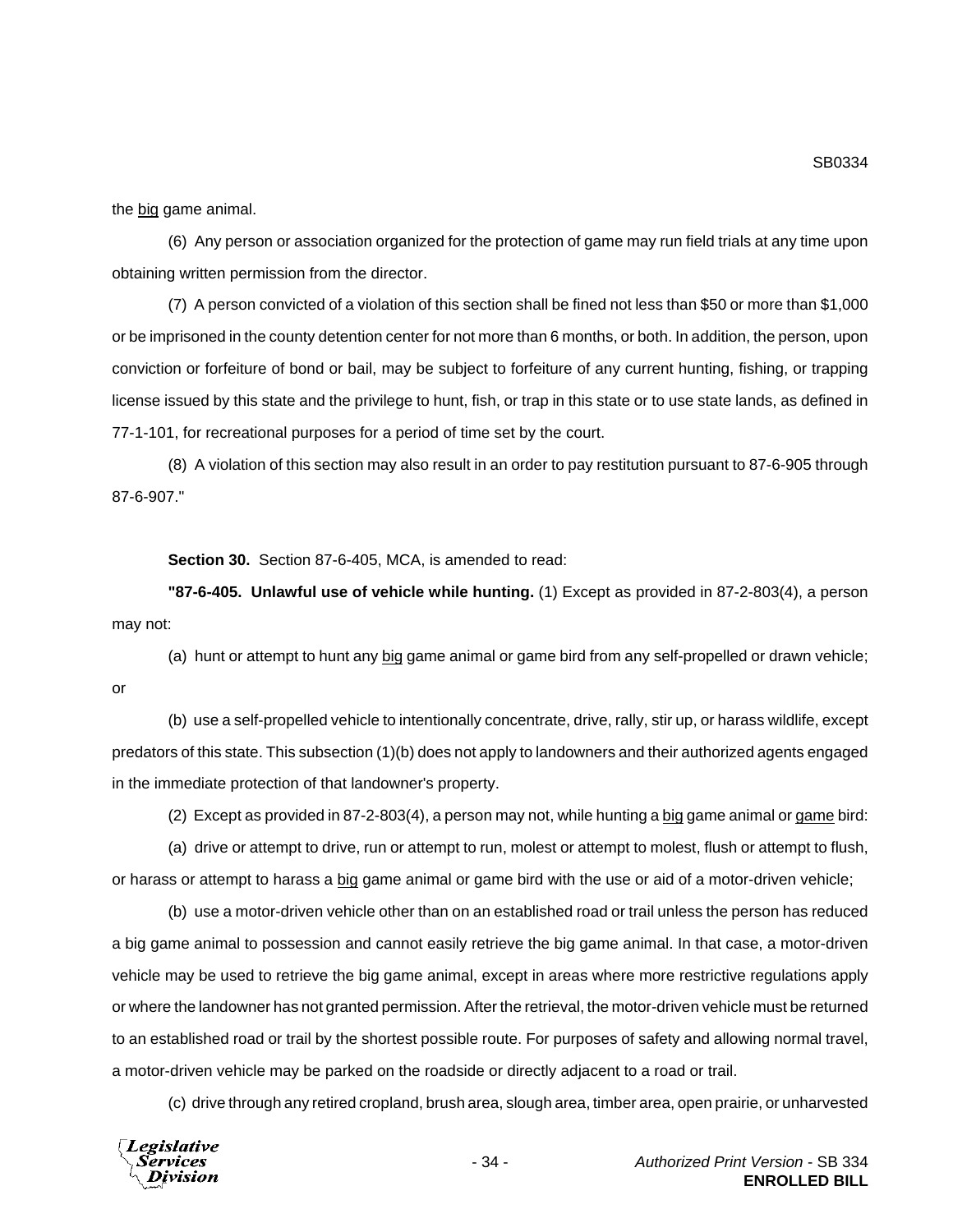or harvested cropland, except upon an established road or trail, unless written permission has been given by the landowner and is in possession of the hunter.

(3) The restrictions in subsection (2) on motor-driven vehicle use off an established road or trail apply only to hunting on state or private land and not to hunting on federal land unless the federal agency specifically requests or approves state enforcement.

(4) A person convicted of a violation of this section shall be fined not less than \$50 or more than \$1,000 or be imprisoned in the county detention center for not more than 6 months, or both. In addition, the person, upon conviction or forfeiture of bond or bail, may be subject to forfeiture of any current hunting, fishing, or trapping license issued by this state and the privilege to hunt, fish, or trap in this state or to use state lands, as defined in 77-1-101, for recreational purposes for a period of time set by the court.

(5) A violation of this section may also result in an order to pay restitution pursuant to 87-6-905 through 87-6-907."

**Section 31.** Section 87-6-411, MCA, is amended to read:

**"87-6-411. Tagging of big game animal offenses.** (1) Each license issued by the department authorizing the holder of the license to hunt big game animals, whether issued to a resident or a nonresident, must provide any tags, coupons, or markers as the department prescribes. When a person kills a big game animal under the license, the person shall immediately cut out from the tag, coupon, or other marker the date the animal was killed and attach the tag, coupon, or other marker to the animal, completely filled out with the name of the license holder, the license holder's address, and any other information requested on the tag, coupon, or other marker. The tag, coupon, or other marker must be kept attached to the carcass as long as any considerable portion of the carcass remains unconsumed. When a big game animal has been lawfully killed and the proper tag, coupon, or other marker is attached to the big game animal that was killed, the big game animal becomes the property of the person who lawfully killed the animal and may be possessed, used, stored, donated to another or to a charity, or transported.

(2) A person who kills any big game animal by authority of any license issued for the killing of the big game animal may not fail or neglect to cut out the day and month of the kill or provide any other information that is required and attach the tag, coupon, or other marker provided with the license issued to the carcass of the big game animal or portion of the big game animal.

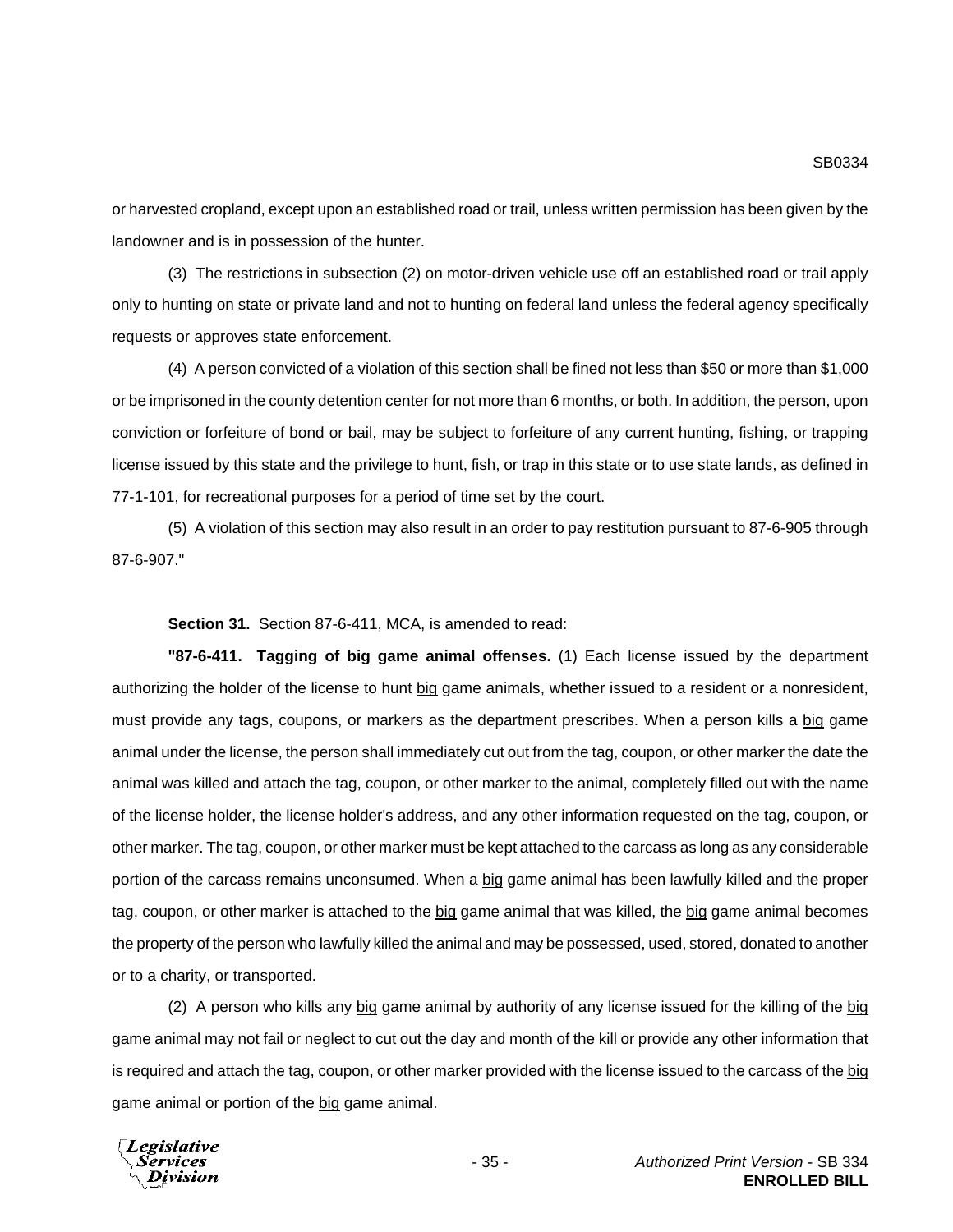(3) A person may not fail to keep the tag, coupon, or other marker attached to the big game animal or portion of the big game animal while the animal is possessed by the person.

(4) A person may not tag a big game animal with a tag restricted to a hunting district other than the hunting district where the big game animal was killed.

(5) A person convicted of a violation of this section shall be fined not less than \$50 or more than \$1,000 or be imprisoned in the county detention center for not more than 6 months, or both. In addition, the person, upon conviction or forfeiture of bond or bail, may be subject to forfeiture of any current hunting, fishing, or trapping license issued by this state and the privilege to hunt, fish, or trap in this state or to use state lands, as defined in 77-1-101, for recreational purposes for a period of time set by the court."

**Section 32.** Section 87-6-904, MCA, is amended to read:

**"87-6-904. Different penalty for unlawful attempt to hunt or trap.** A person convicted of unlawfully attempting to hunt or trap a big game animal shall be fined not less than \$200 or more than \$600 or be imprisoned in the county detention center for not more than 60 days, or both."

**Section 33. Coordination instructions.** (1) If House Bill No. 279 and [this act] are passed and approved and if both contain a section that amends 87-6-101, then the reference to "game animal" in 87-6-101(30) in House Bill No. 279 must be changed to "big game animal".

(2) If House Bill No. 150 and [this act] are passed and approved and if both contain a section that amends 87-6-405, then the reference to "game animal" in 87-6-405(2)(a) in House Bill No. 150 must be changed to "big game animal".

(3) If House Bill No. 279 and [this act] are passed and approved and if both contain a section that amends 87-6-411, then the reference to "game animal" in 87-6-411(2) in House Bill No. 279 must be changed to "big game animal".

- END -

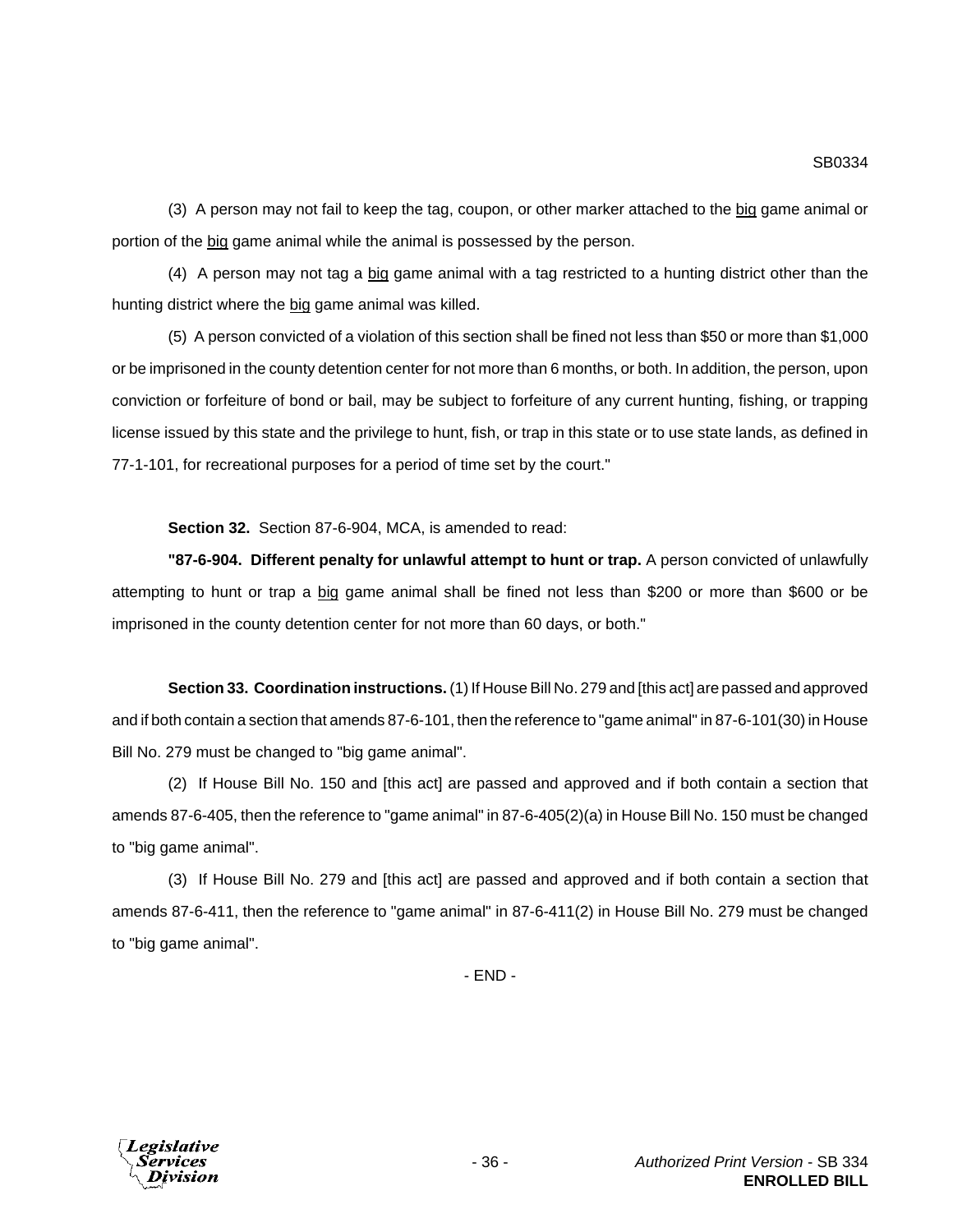I hereby certify that the within bill, SB 0334, originated in the Senate.

Secretary of the Senate

President of the Senate

| Signed this | dav     |
|-------------|---------|
| of          | , 2015. |

Speaker of the House

| Signed this | dav     |
|-------------|---------|
| οf          | , 2015. |